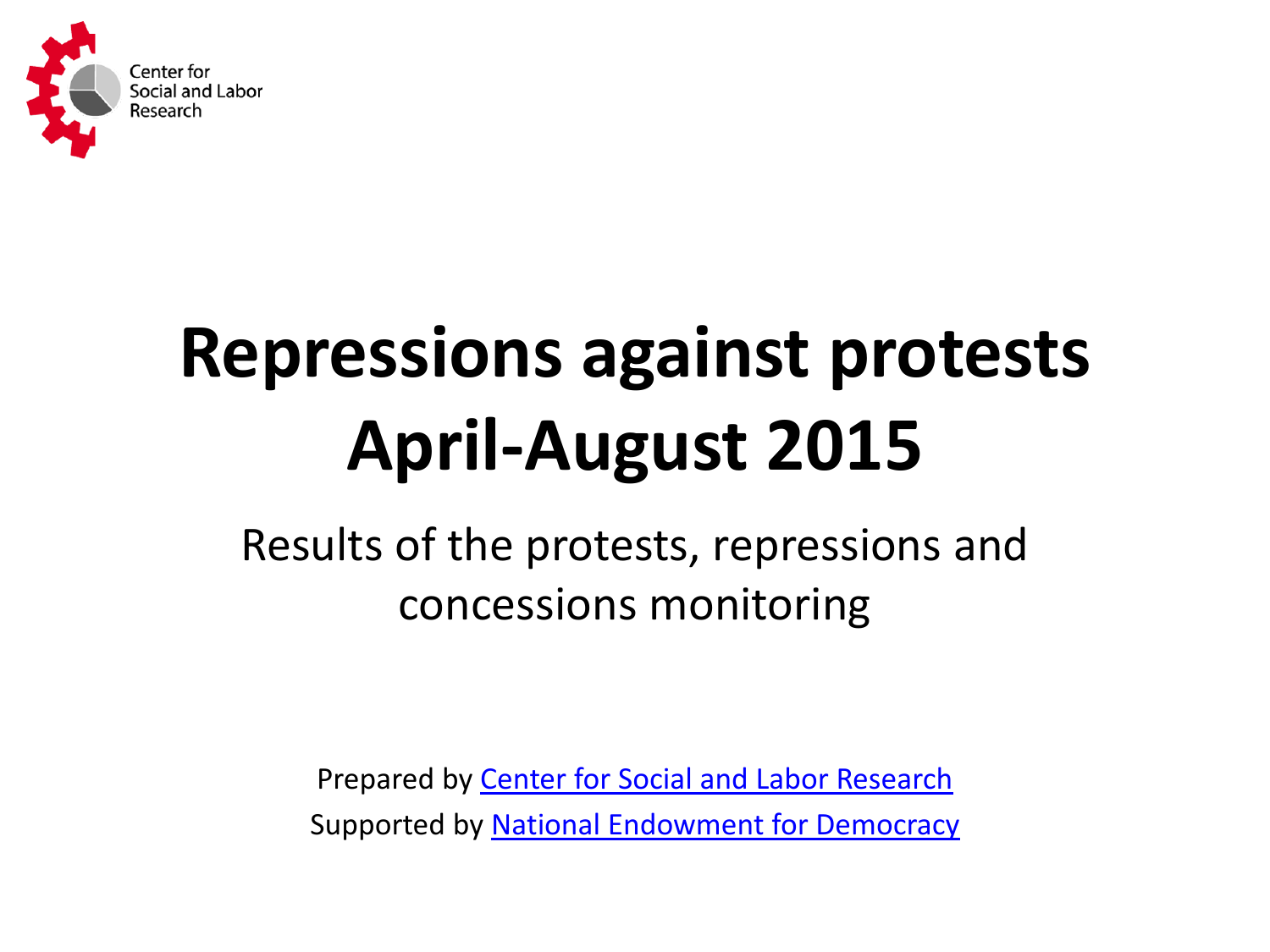

## **Summary**

The report presents the [systematic research of protests, repressions and concessions of](http://cslr.org.ua/protesti/) [protesters in Ukraine](http://cslr.org.ua/protesti/) in April-August 2015 on protest activity and negative (repressive) reactions to the protests. The calculations below are valid for the territory controlled by Ukrainian government and do not include combat actions in the Donbass and all events on the territory of Crimea and Sevastopol, and the parts of Donentsk and Lugansk regions controlled by separatist authorities. Some positive tendencies of a decrease in negative reactions against protests, which were present in 2014, are reversed now as the general level of negative reactions has increased. Although most of them are against ultraviolent actions of militants in the Donbass, the frequency of repressions against peaceful protests raising social, economic and civil rights issues is also increased substantially. In April-August 2015, protests of such categories saw repressions more frequently than in the last year of Yanukovych. Moreover, if the participants of peaceful socio-economic protests raise political issues and criticize local or central government, the probability of incurring reprisals for them increases. At the same time, the government often ignores the violence in ideological protests. Such tendencies might lead to the normalization of repression and systematic errors. Selectivity of repression might lead to the spread of political and ideological violent crackdowns. In turn, repressions against politicization of the protest might lead to the instrumentalization of government repression to secure its dominance in political struggles.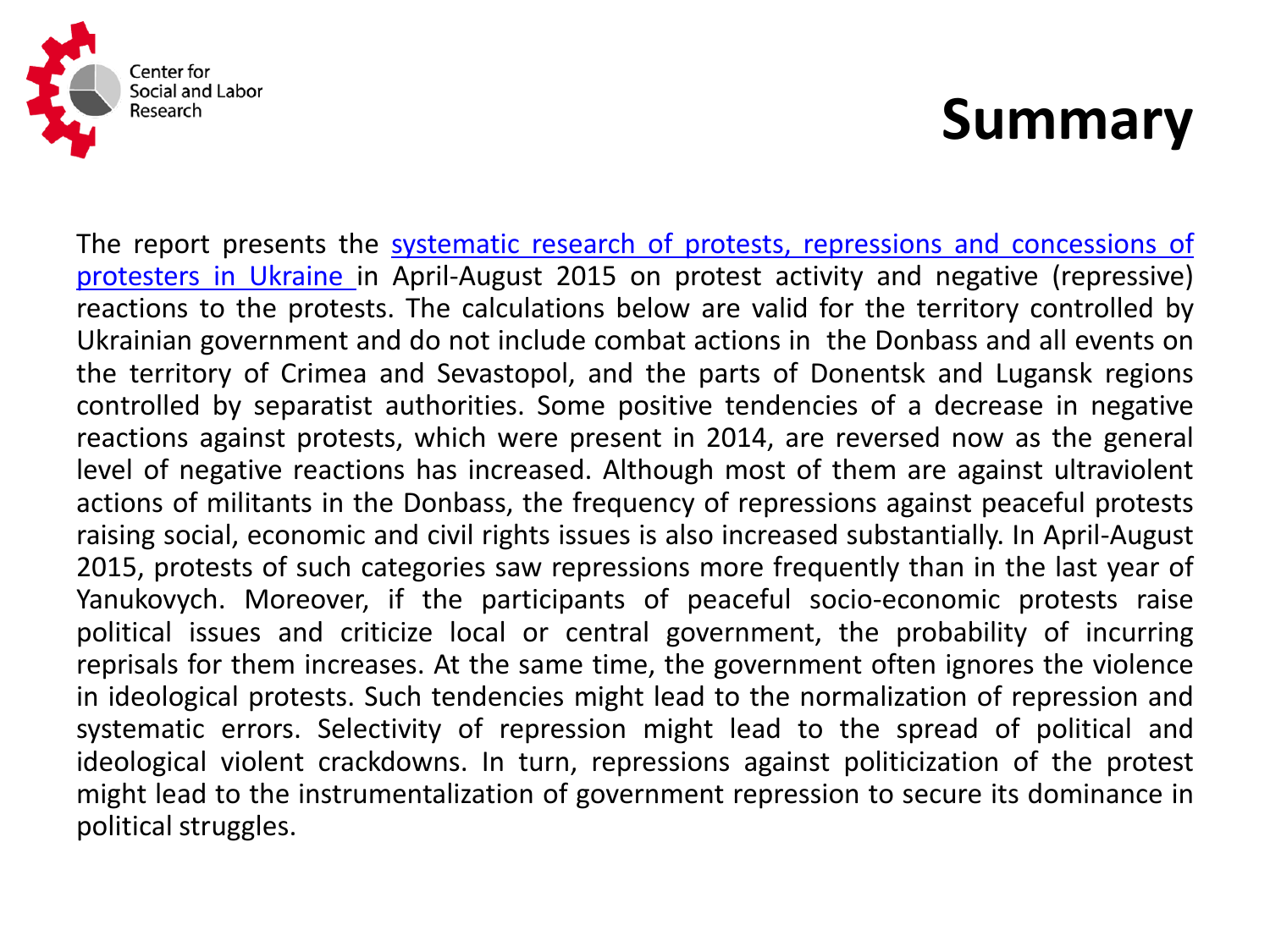

# **GENERAL CHARACTERISTICS OF PROTESTS IN APRIL-AUGUST 2015**

(The calculation excludes combat actions in the Donbass, as well as all events in Crimea and Sevastopol (from March 2014) and separatist controlled areas (from August 2014)  $\frac{3}{3}$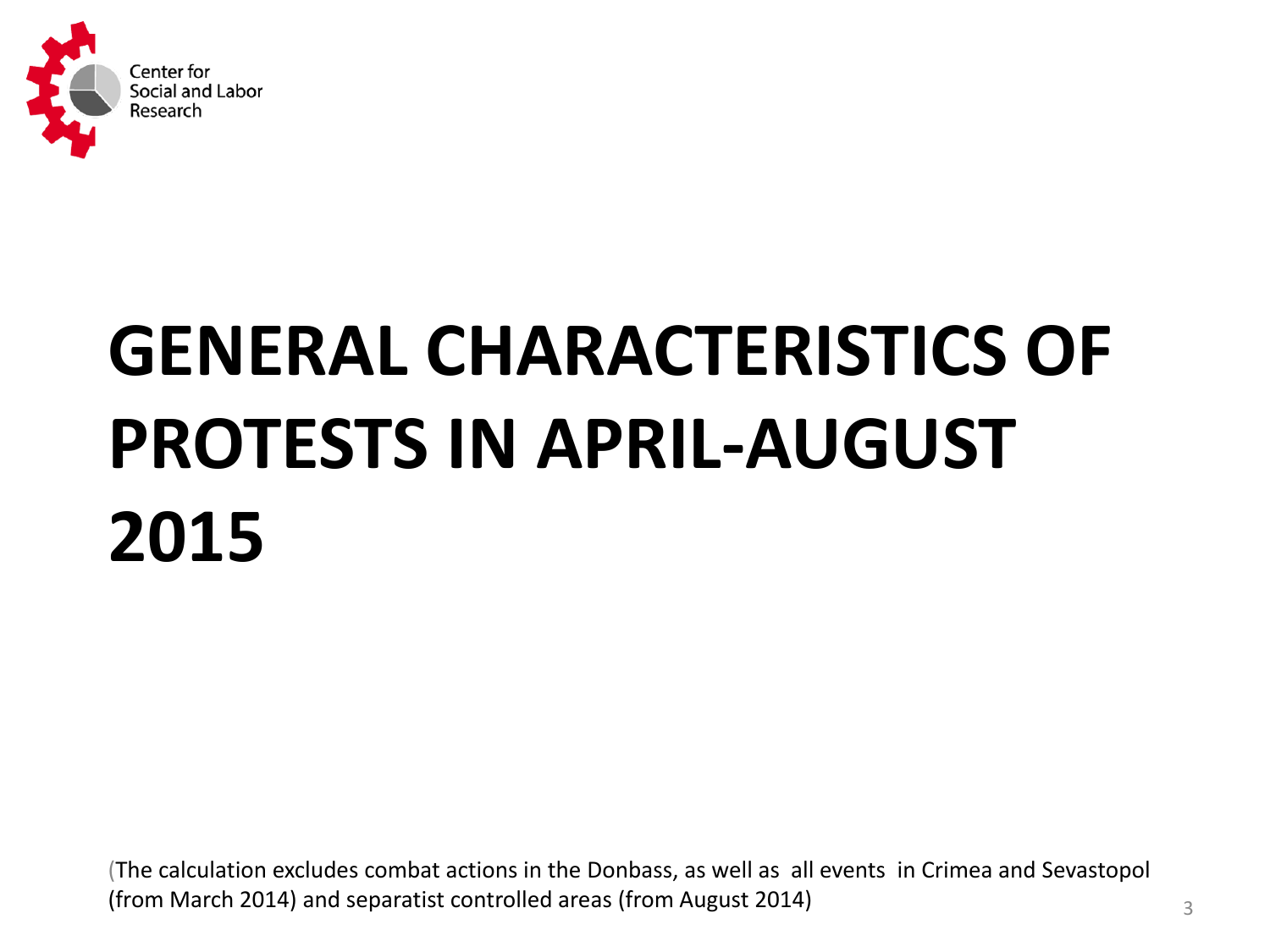Center for Social and Labor Research

#### **Number of protests monthly**



All protests EConfrontation and violence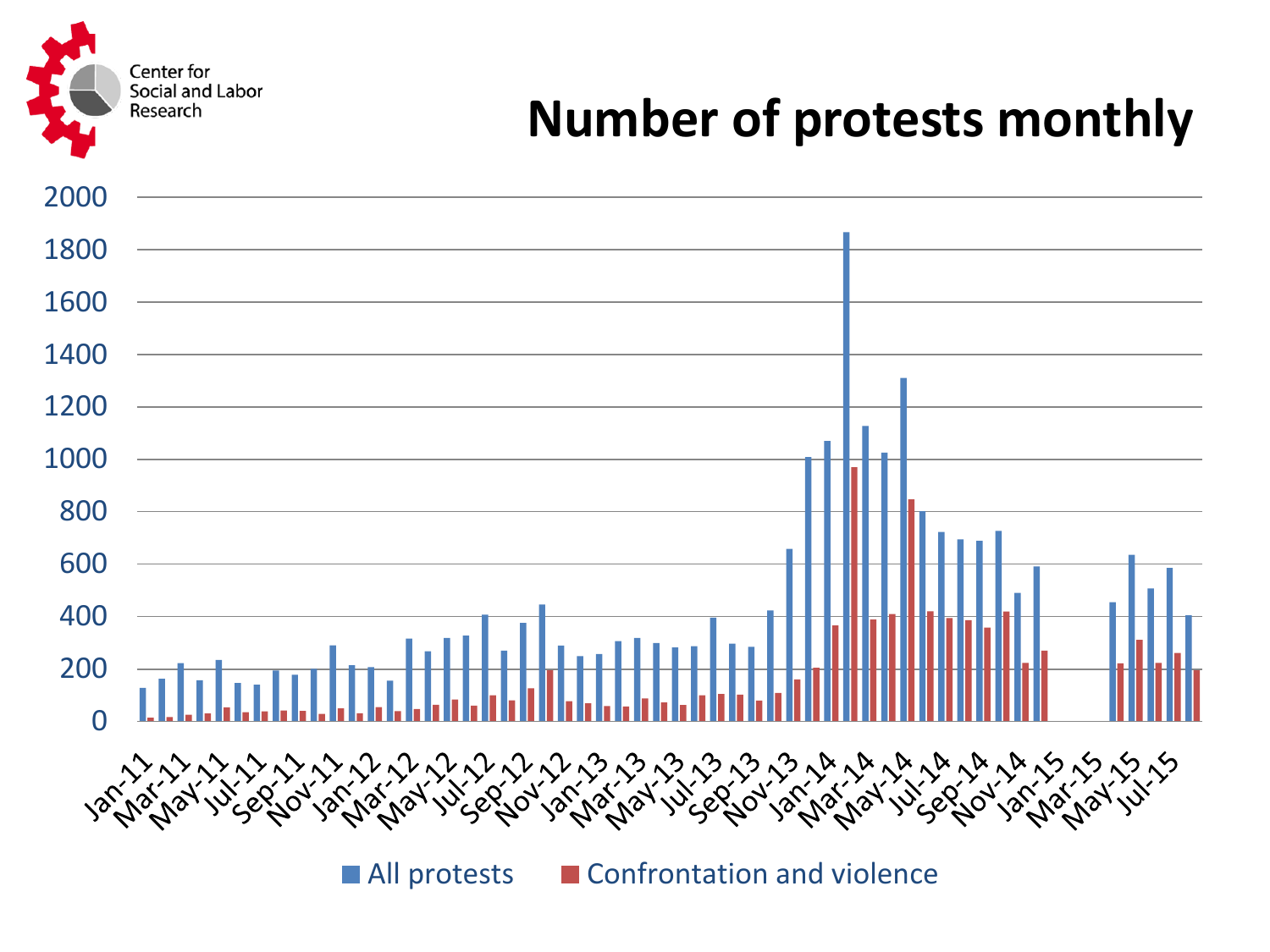

#### **Regional distribution of protests\***

|                             | <b>Central</b> | <b>Crimea</b>            | <b>Donbass</b> | <b>Eastern</b> | Kyiv | Southern | Western | N     |
|-----------------------------|----------------|--------------------------|----------------|----------------|------|----------|---------|-------|
| 2011                        | 21%            | 7%                       | 11%            | 14%            | 18%  | 10%      | 19%     | 2274  |
| 2012                        | 17%            | 5%                       | 8%             | 11%            | 18%  | 16%      | 24%     | 3630  |
| 2013                        | 19%            | 4%                       | 9%             | 10%            | 17%  | 16%      | 25%     | 4809  |
| 2014                        | 21%            | 1%                       | 14%            | 14%            | 11%  | 15%      | 25%     | 11053 |
| <b>April-August</b><br>2015 | 22%            | $\overline{\phantom{a}}$ | 8%             | 16%            | 15%  | 18%      | 21%     | 2558  |

\*The "nationwide" events (i.e., those that were impossible to locate in a particular settlement) are not included in the regional distribution. Calculation for AR Crimea and Sevastopol are included only before March 2014. (The calculation excludes combat actions in the Donbass, as well as all events in Crimea and Sevastopol (from March 2014) and separatist controlled areas (from August 2014)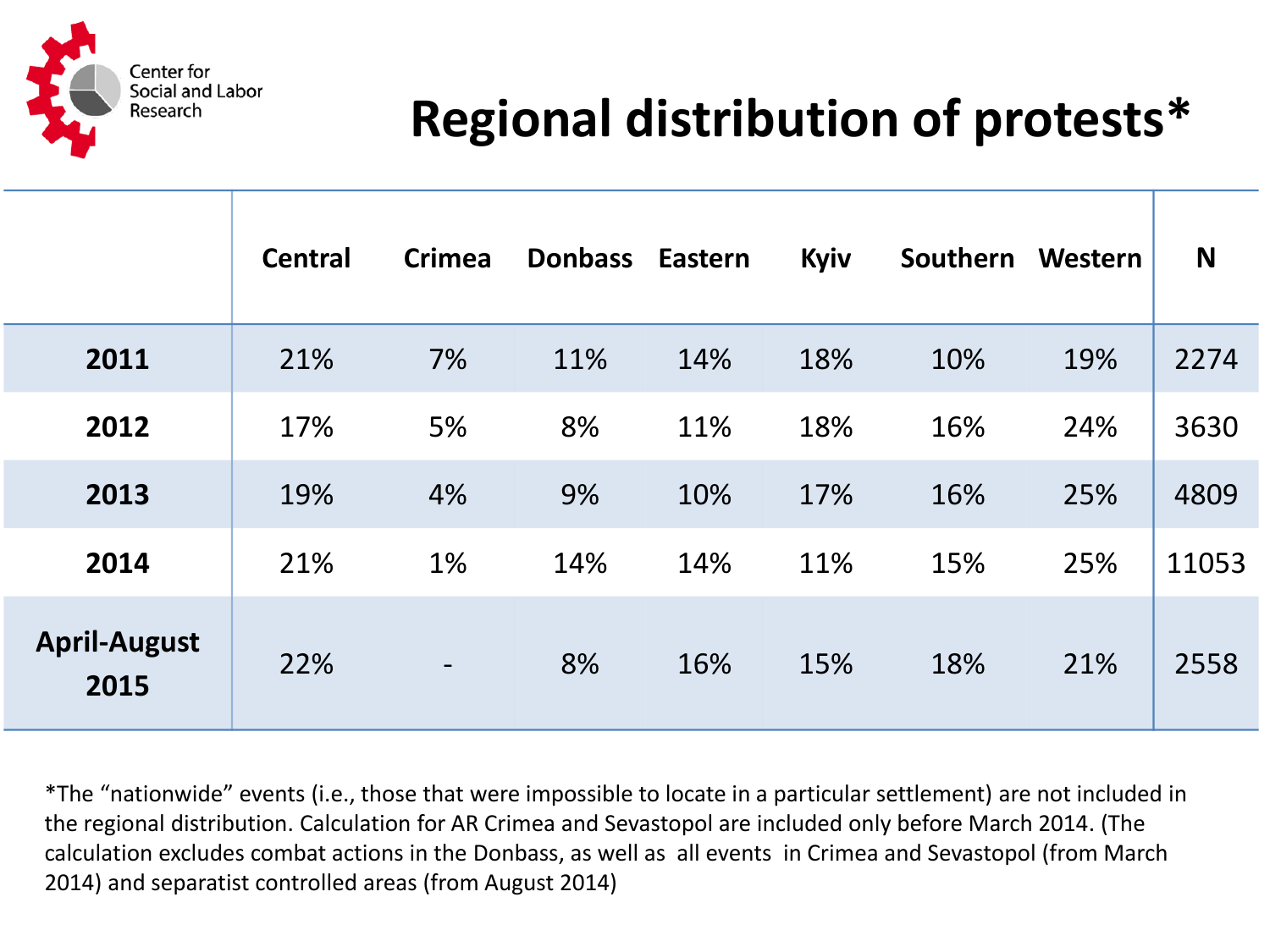

## **TOP-10 cities with the highest number of protests in April-August 2015**

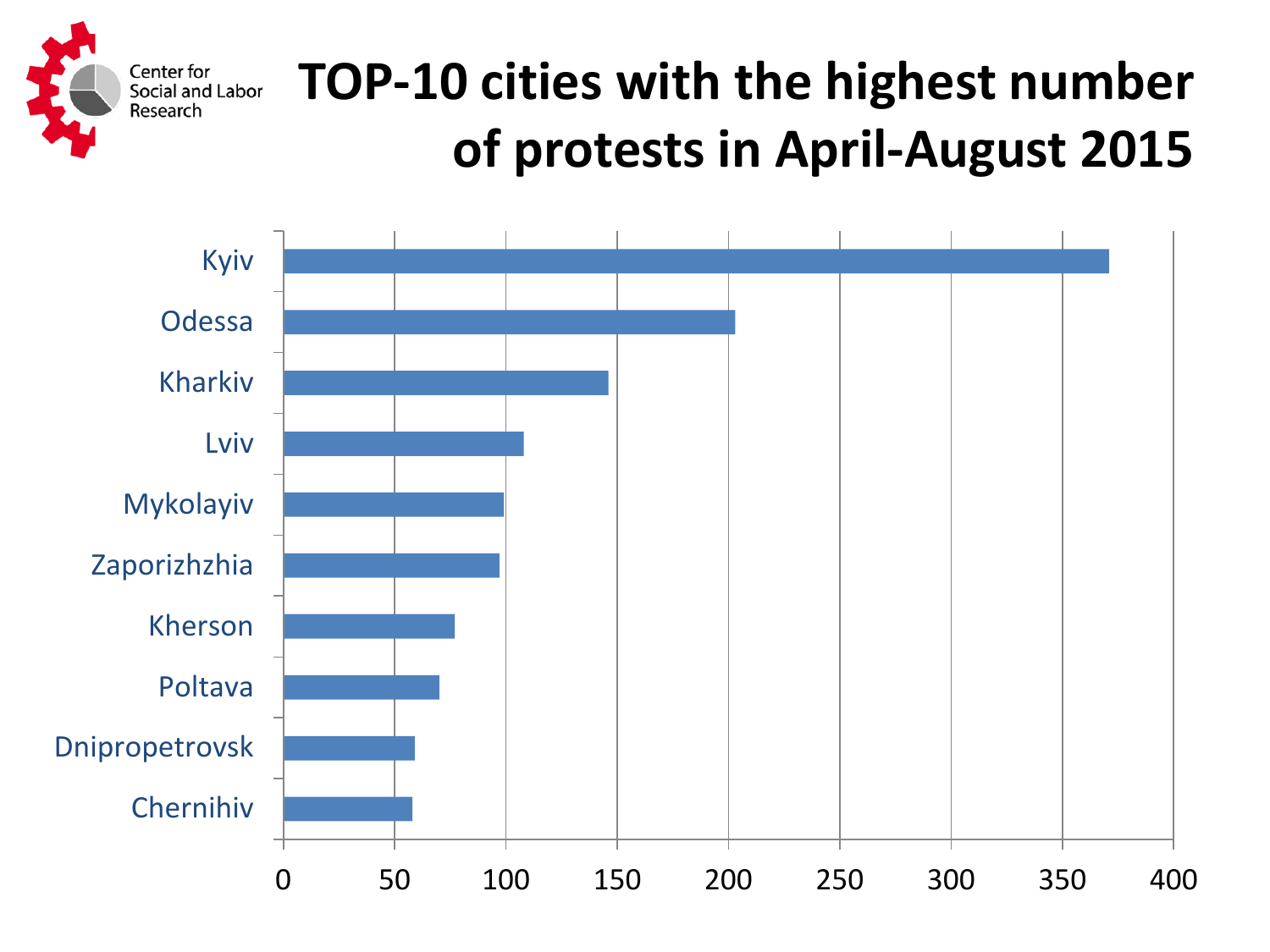

## **Quantitive and geographical characteristics**

- After an unprecedented peak of mobilization during anti-government protests in the late 2013 – early 2014, the wave of protests gradually decreased, although it still did not return to the level that was before Euromaidan.
- There is a decline in the relative number of protests in the Donbass from April-August 2015. This may indicate a reduction of possibilities for the realization of the right to peaceful protest in front-line areas and may partly be a result of a total exclusion of the territories under the control of DPR and LPR from August 2014 from our calculation.
- At the same time, there is a gradual increase in the relative number of protests in the East and South. This might indicate growing discontent with the authorities in these regions.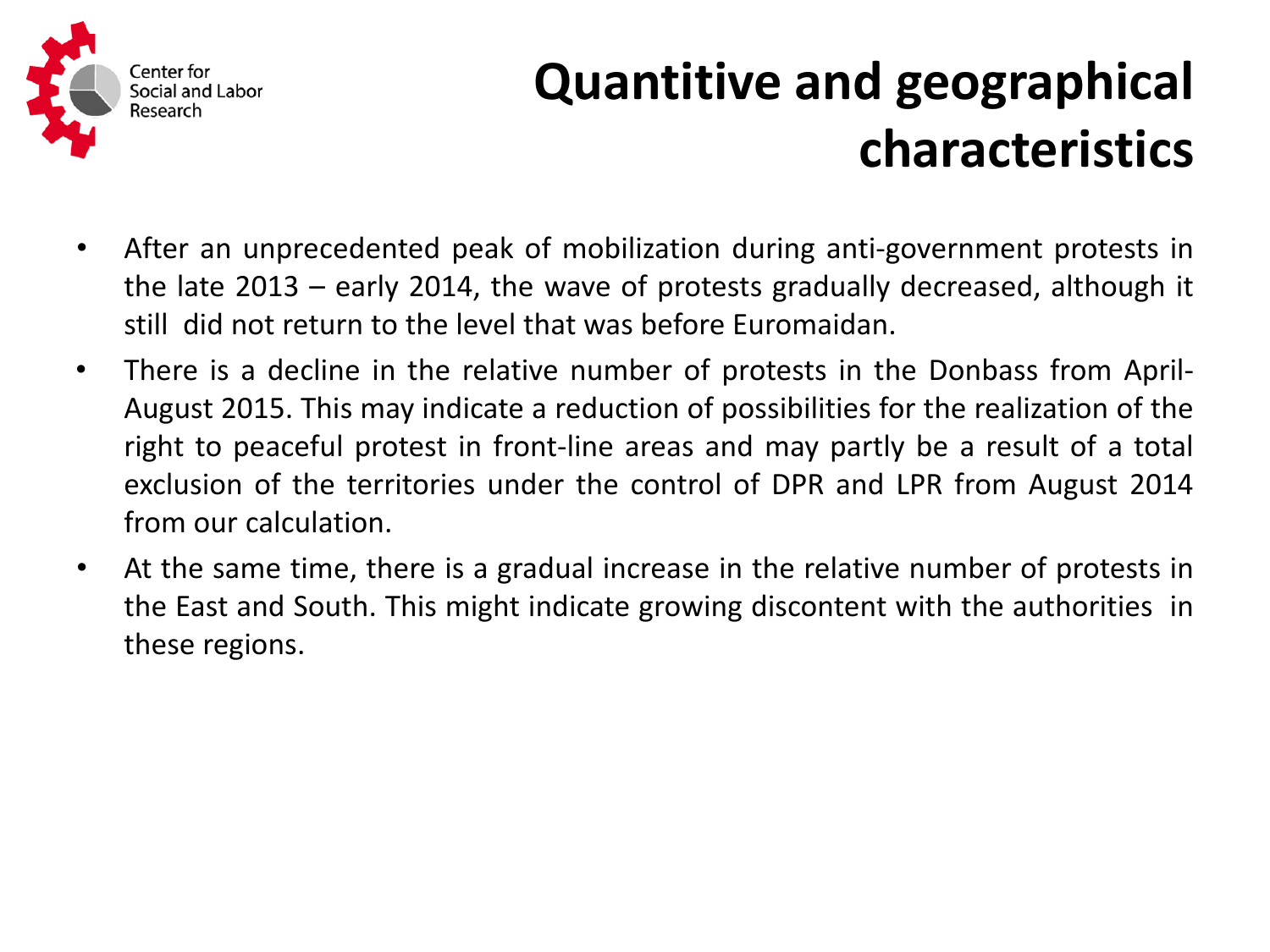

#### **The reported number of protesters**

| Number of<br>protesters | 2011                         | 2012  | 2013  | 2014  | <b>April-August</b><br>2015 |
|-------------------------|------------------------------|-------|-------|-------|-----------------------------|
| $10$                    | 10%                          | 13%   | 11%   | 9%    | 13%                         |
| $100$                   | 35%                          | 32%   | 41%   | 27%   | 41%                         |
| $1000$                  | 18%                          | 13%   | 17%   | 13%   | 11%                         |
| $10000$                 | 3%                           | 3%    | 4%    | 4%    | 1%                          |
| <100000                 | 0.10%                        | 0.11% | 1%    | 0.20% |                             |
| >100000                 | $\qquad \qquad \blacksquare$ |       | 0.10% |       |                             |
| <b>Unknown</b>          | 34%                          | 40%   | 26%   | 46%   | 34%                         |
| N                       | 2277                         | 3636  | 4823  | 11118 | 2589                        |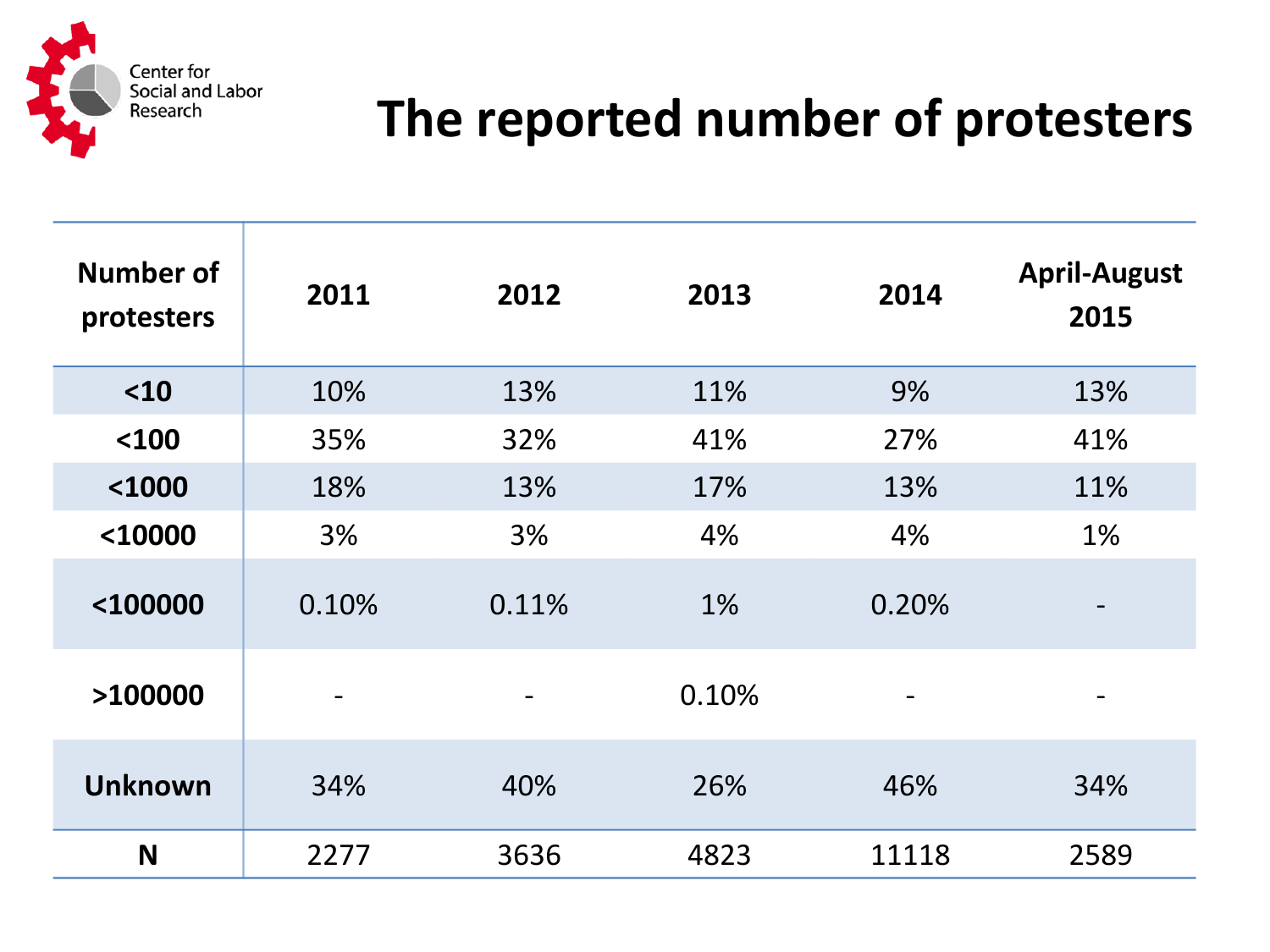

#### **Protest issues**

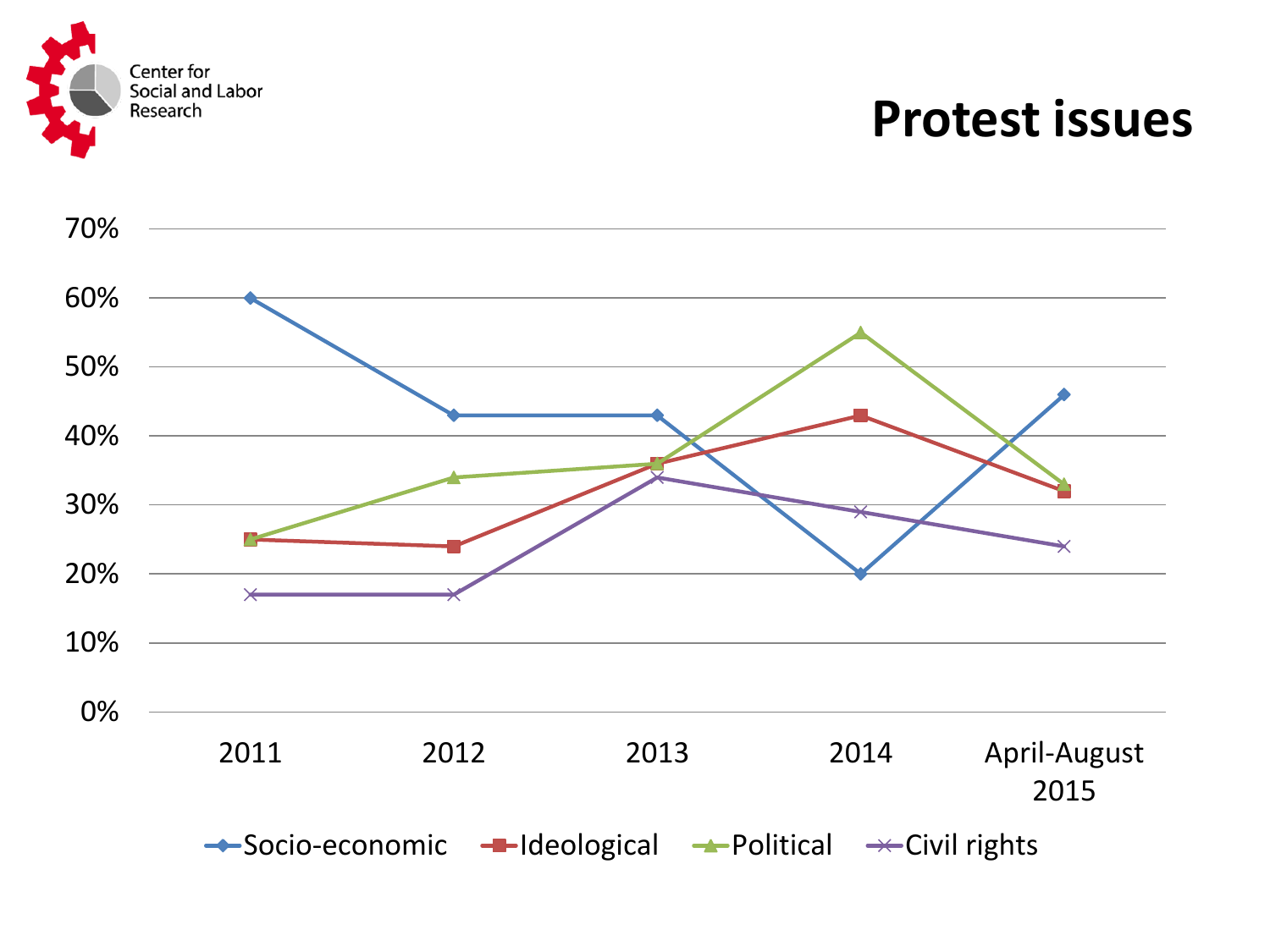

## **TOP-10 most frequent protest issues in April-August 2015 (number of events)**

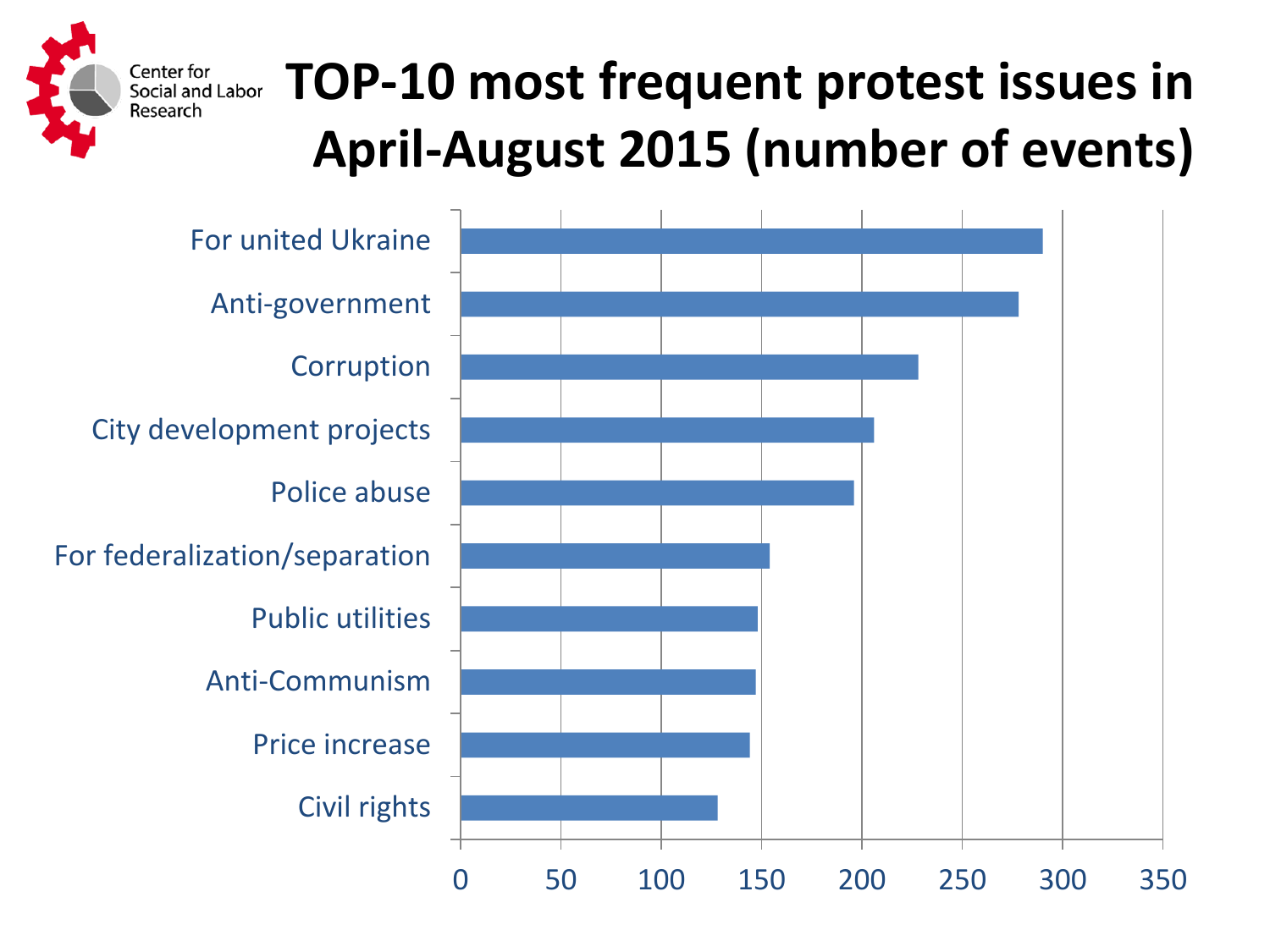

## **The number of protest participants by issue**

- The number of protest participants in April-August 2015 was decreasing. Protests with more than 10,000 participants practically did not take place.
- At the same time, socio-economic protests are the largest number of protests again, whereas the number of protests in all other categories of issues is decreasing. This shows a relative normalization of the political situation and a reduction of ideological polarization at grassroots level, as well as the absence of significant positive change in the economic situation.
- However, a more detailed look shows that specified leading issues which produce mass mobilization remained ideological ("For united Ukraine") and political ("Against the government") issues.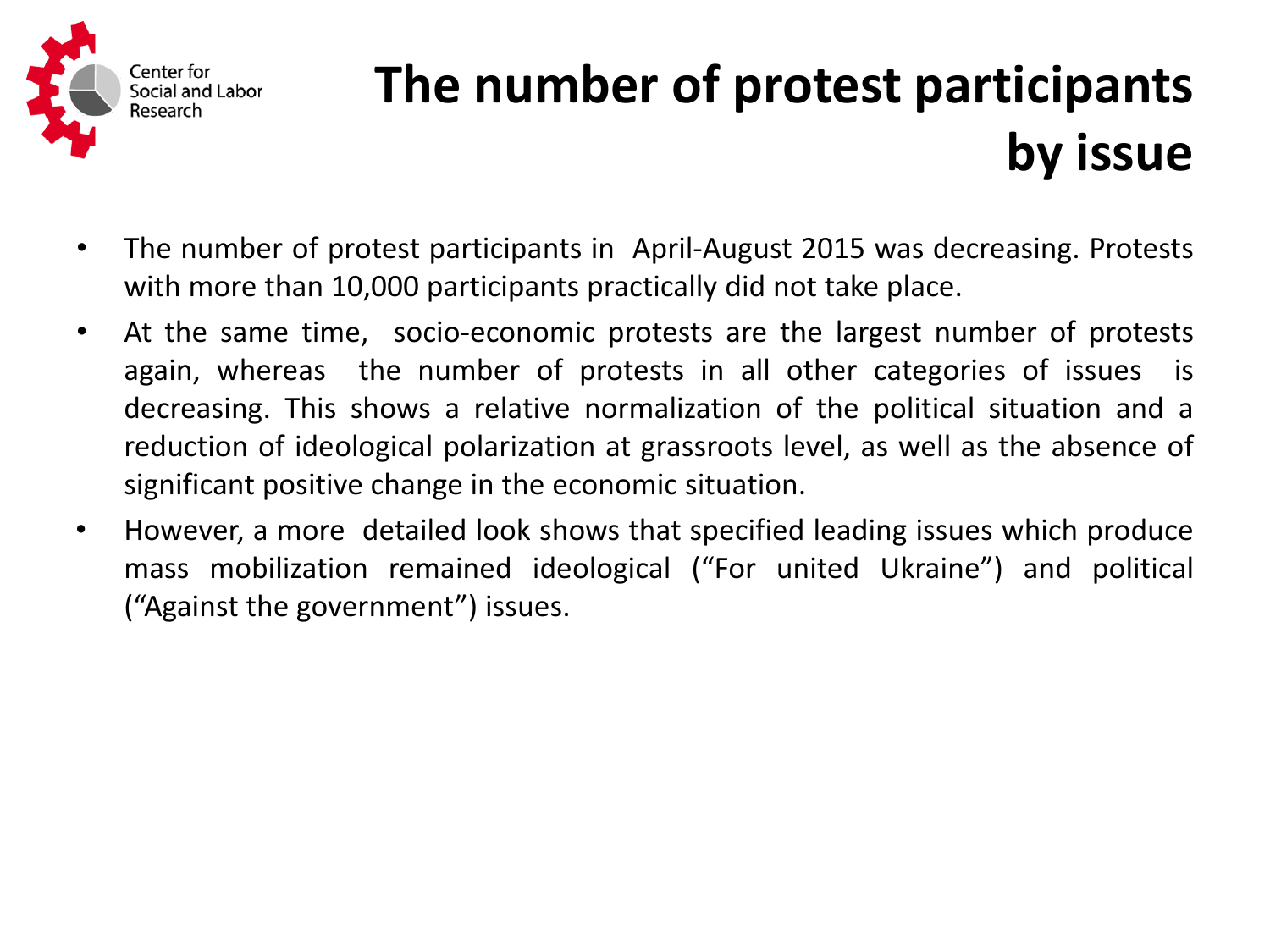

#### **Protest tactics**



■ Conventional ■ Confrontational ■ Violent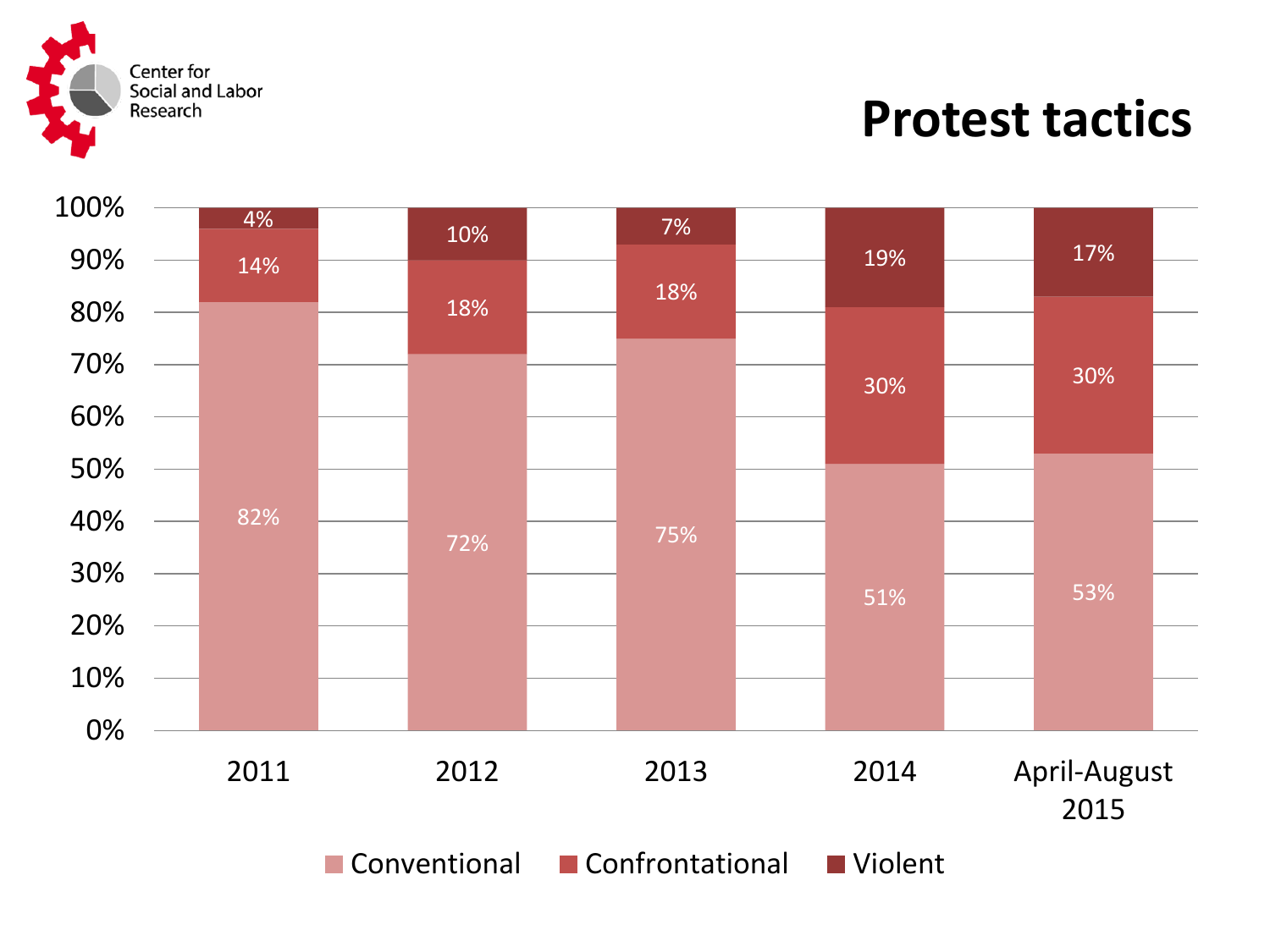

#### Center for **Equal and Labor Protest tactics by region in April-August** Research **2015\***



\*The "nationwide" events (i.e., those that were impossible to locate in a particular settlement) are not included in the regional distribution. The calculation excludes combat actions in the Donbass, as well as all events in Crimea and Sevastopol (from March 2014) and separatist controlled areas (from August 2014)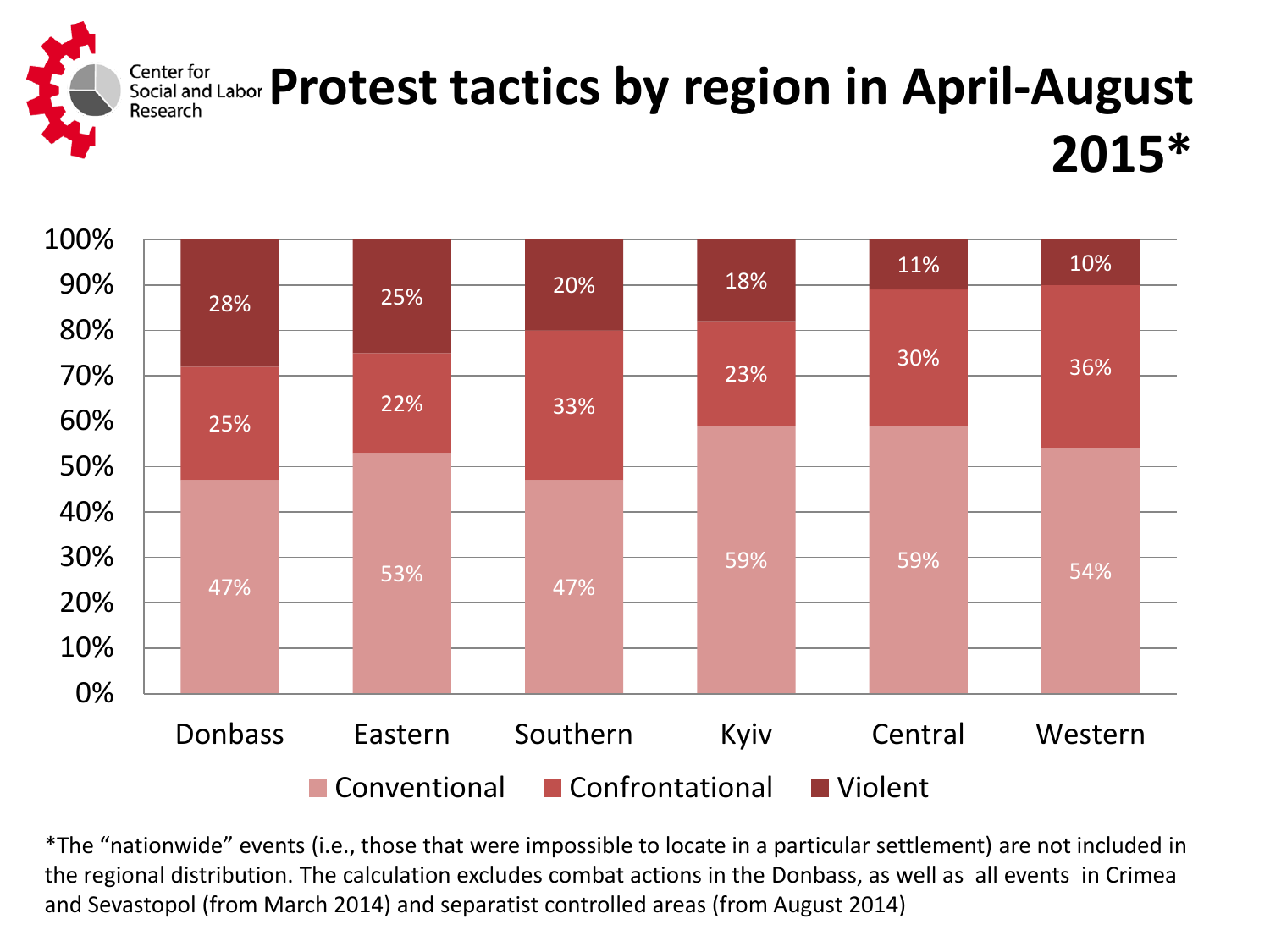

#### **Protest tactics by issue in April-August 2015**

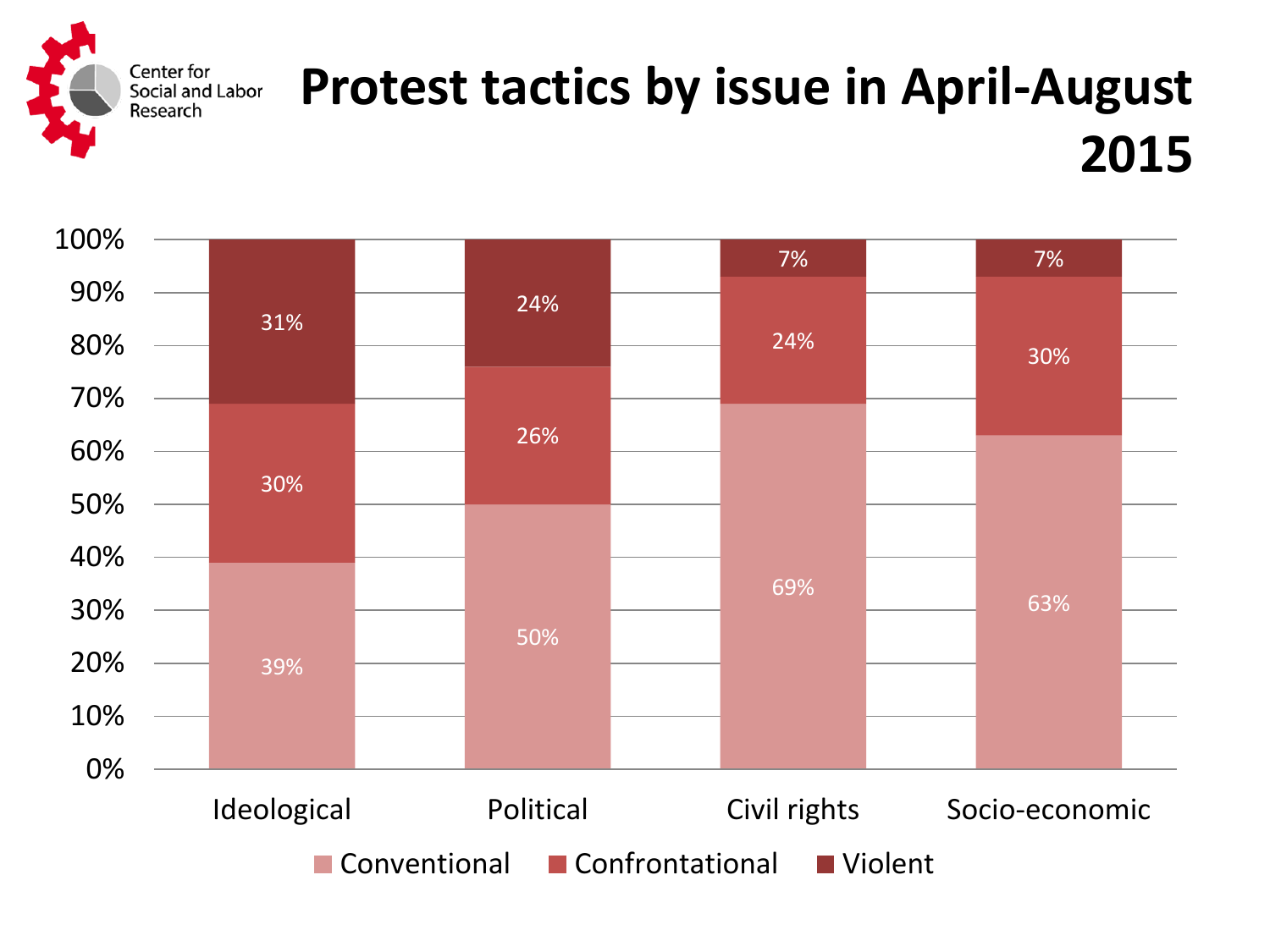

Center for

Research

## **Editer for and LaborTOP-10 most violent protests by issue in April-August 2015 (number of events)**

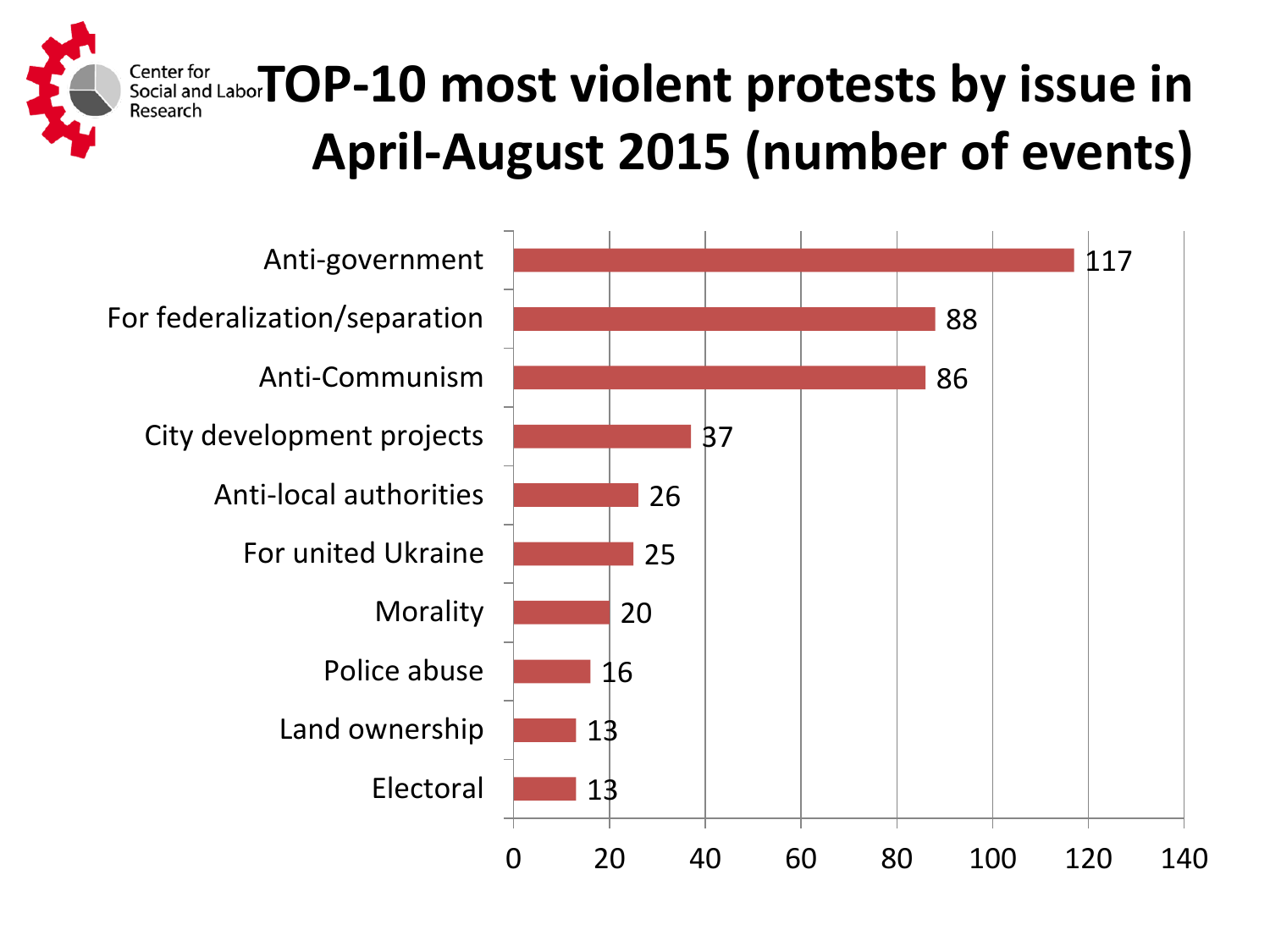

#### **Protest violence**

- Although the level of protest violence in April-August 2015 slightly decreased compared to 2014, it is still very high compared with the pre-Euromaidan period. The same is relevant for confrontational tactics.
- The Donbass, East and South were the regions with the highest level of violence. Confrontational tactics were dispersed more equally among the regions. Such results can indicate a higher level of ideological polarization in regions with a higher level of violence, as it is the participants of ideological protests who used violence more often. Other evidence to support this statement is shown in the details of the specific protest issues where violence takes place.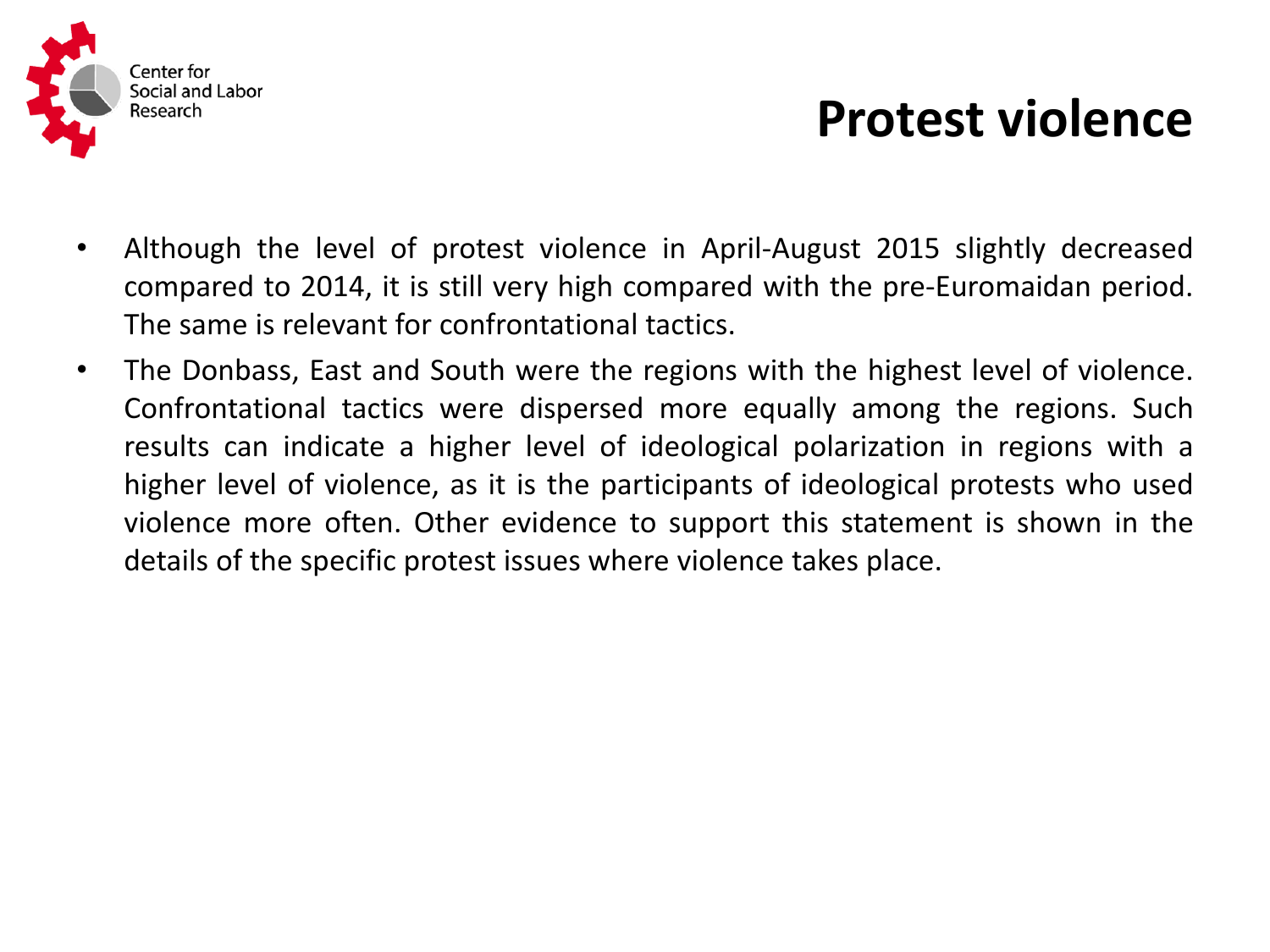

## **PROTEST REPRESSIONS IN APRIL-AUGUST 2015**

• (The calculation excludes combat actions in the Donbass, as well as all events in Crimea and Sevastopol (from March 2014) and separatist controlled areas (from August 2014)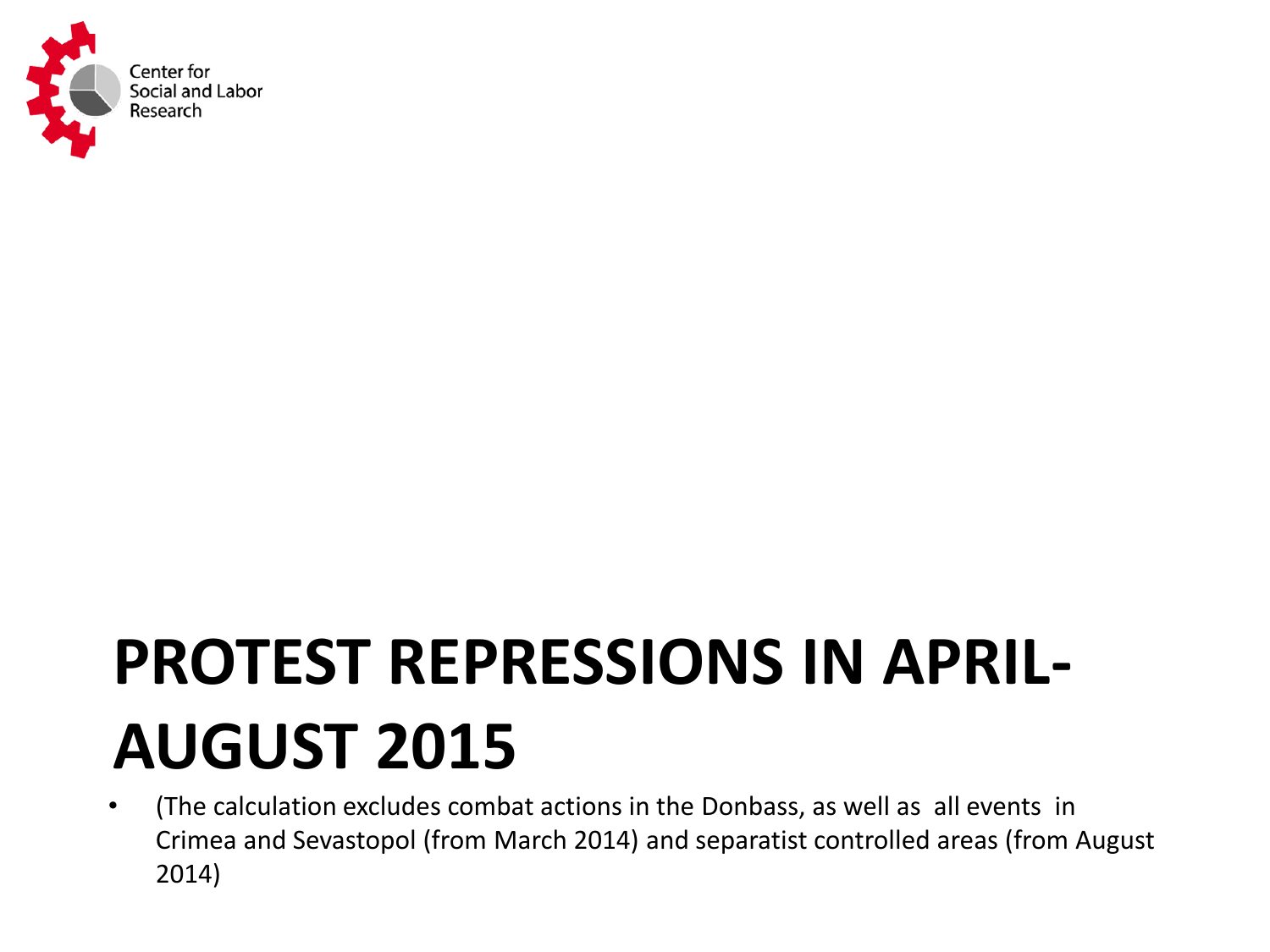

# Eenter for<br>Bocial and Labor<br>Research **Protest reactions and other repressions**

|                              | 2011                   |                              | 2012                          |                          |                        | 2013                     |                               | 2014                     |                        | <b>April-August</b><br>2015 |  |
|------------------------------|------------------------|------------------------------|-------------------------------|--------------------------|------------------------|--------------------------|-------------------------------|--------------------------|------------------------|-----------------------------|--|
|                              | Number<br>of<br>events | per 100<br>protest           | <b>Number</b><br>of<br>events | per 100<br>protest       | Number<br>of<br>events | per 100<br>protest       | <b>Number</b><br>of<br>events | per 100<br>protest       | Number<br>of<br>events | per 100<br>protest          |  |
| <b>Negative</b><br>reactions | 429                    | 19                           | 650                           | 18                       | 986                    | 20                       | 2935                          | 26                       | 1346                   | 52                          |  |
| <b>Other</b><br>repressions  | N. a.                  | $\qquad \qquad \blacksquare$ | 321                           | $\overline{\phantom{0}}$ | 273                    | $\overline{\phantom{a}}$ | 1458                          | $\overline{\phantom{a}}$ | 394                    |                             |  |
| <b>Positive</b><br>reactions | 138                    | $6\,$                        | 199                           | 5                        | 242                    | 5                        | 483                           | $\overline{4}$           | 99                     | $\overline{4}$              |  |
| <b>Protests</b>              | 2277                   | $\overline{\phantom{a}}$     | 3636                          | $\overline{\phantom{a}}$ | 4823                   | $\blacksquare$           | 11118                         | $\overline{\phantom{a}}$ | 2589                   |                             |  |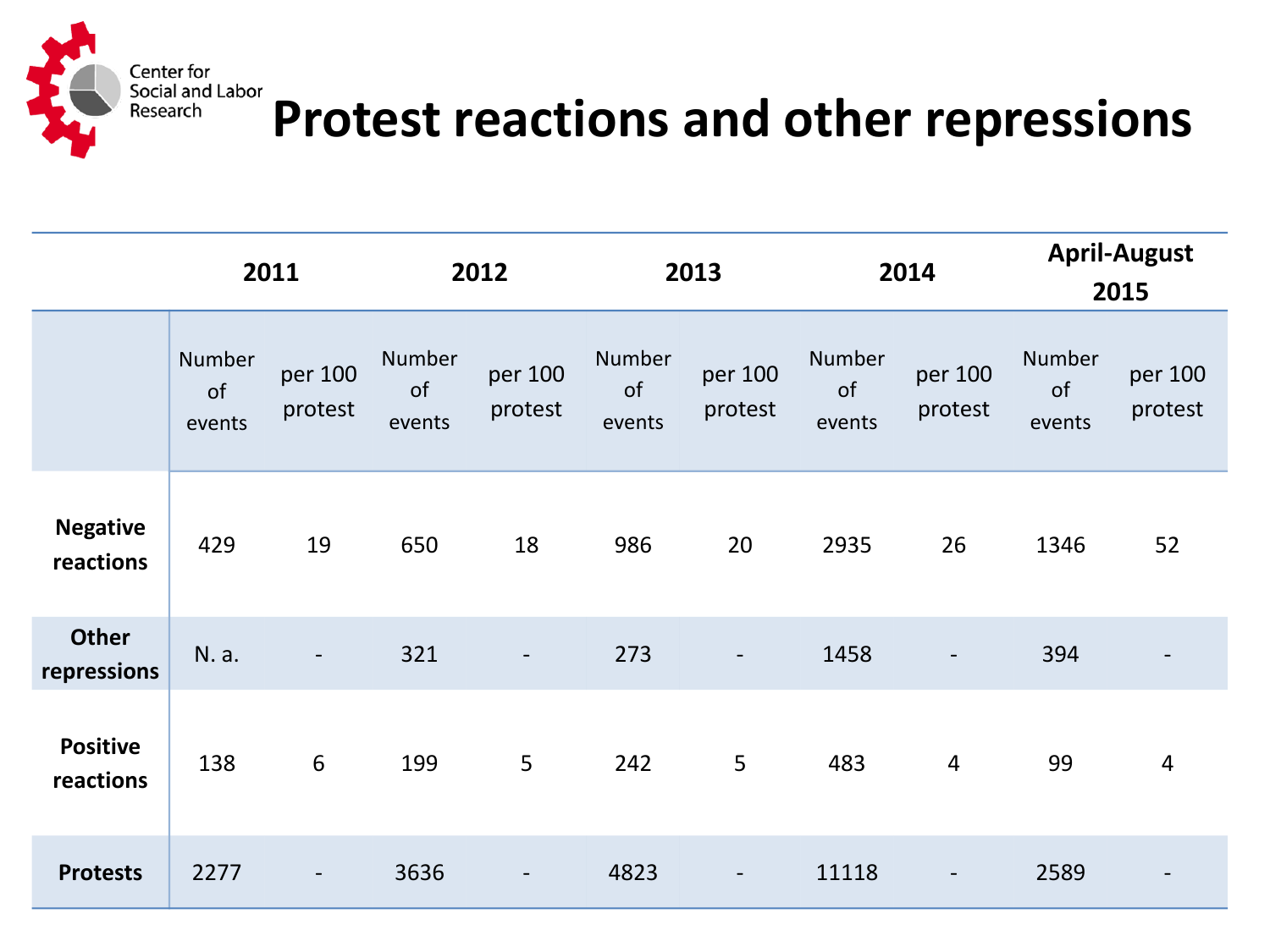

### **Negative reactions (number of events)**



Without protests in support of federalization/separatism, participation of militia, non-authorized military formations, self-proclaimed authorities of DPR-LPR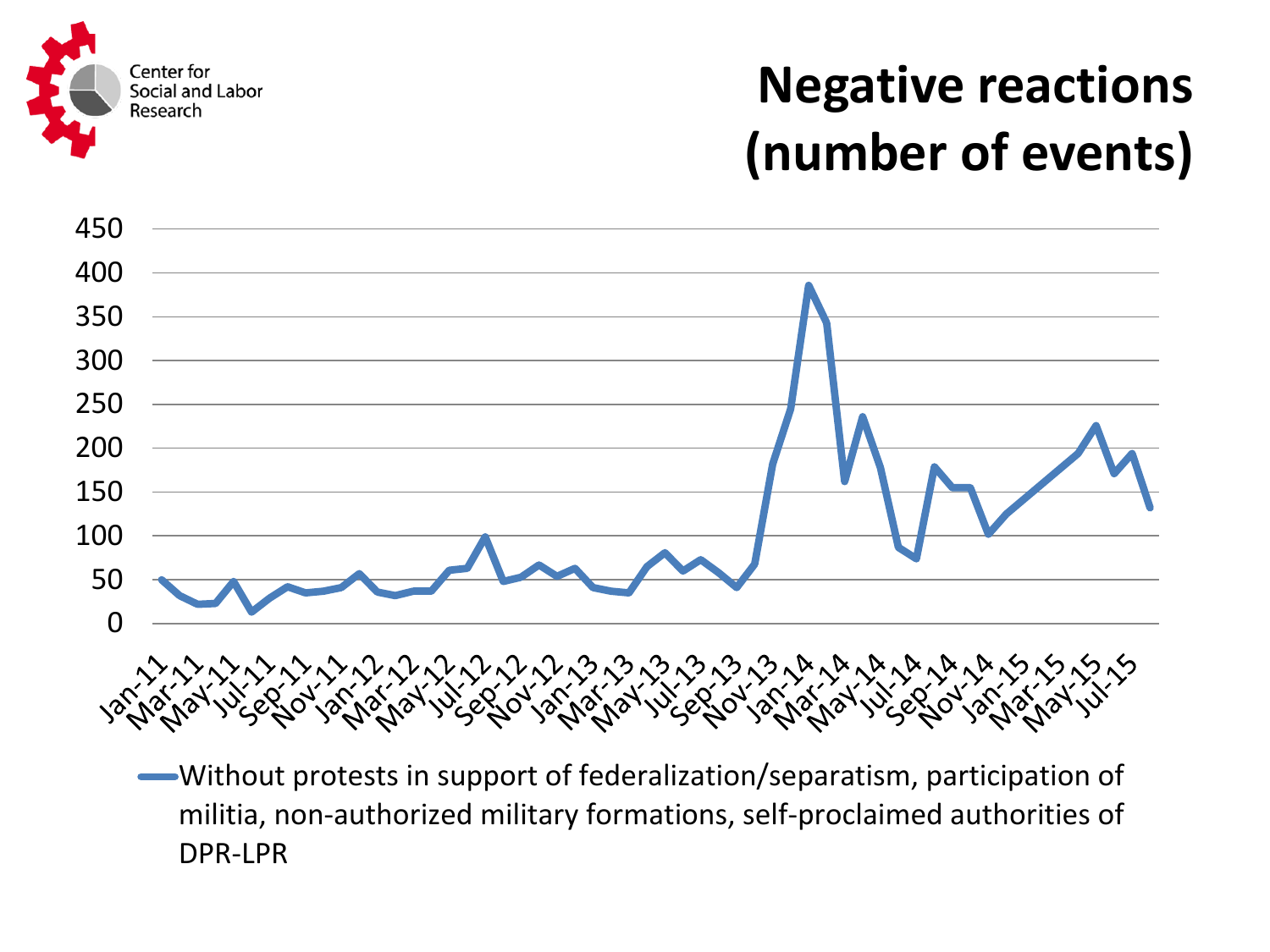

## **Negative reactions (per 100 protest)**



■ Without protests in support of federalization/separatism, participation of militia, non-authorized military formations, self-proclaimed authorities of DPR-LPR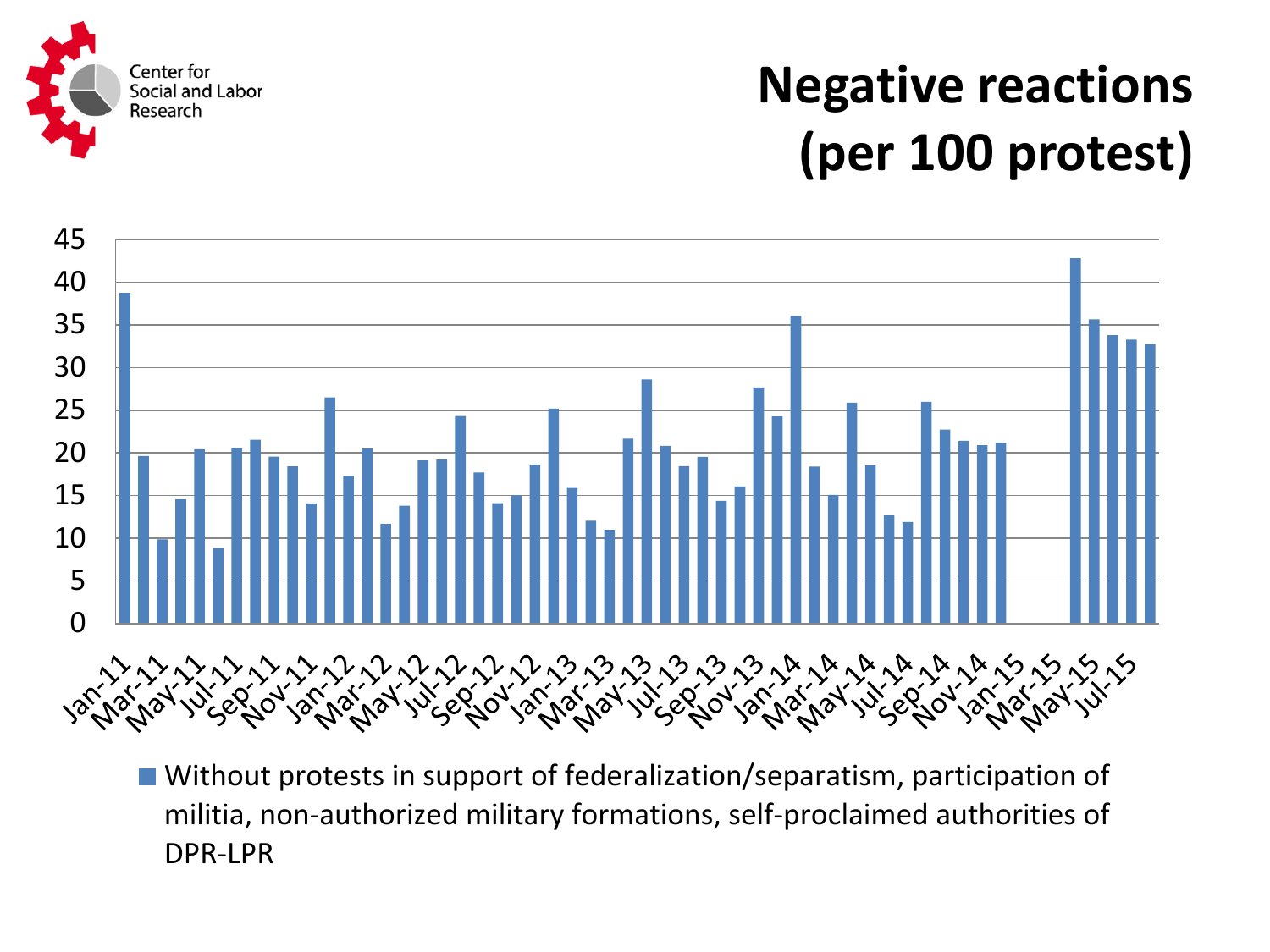

## **General dynamics of negative reactions**

- The number of negative reactions is slightly lower in 2014. If all repressions of protests in support of federalization/separation with participation of militia or selfproclaimed authorities of DPR-LPR (considered as separatist-organized) are excluded from the calculation, the number of negative reactions almost drops to the level of 2013.
- The general number of negative reactions without consideration of negative reactions to separatist-organized protests substantially increased, from 21% in 2014 to 36% in April-August. Completely excluding the repression of any protests in support of the ideas of federalism or separation, the percentage of repression of protests, per protests held, has increased from 16% in 2014 to 19% in 2015. Such results indicate a deterioration regarding the right to freedom of peaceful assembly in comparison with the first year of new government`s term.
- The number of repressions against pro-separation/federalization protests increased by more than five times. Obviously, these negative reactions were partly directed against those suspected of collaboration with separatist forces, but this activity is ultraviolent in itself and is not included in the statistics of the protests on the territory under the control of the Ukrainian government. However, its highly abnormal rate can lead to systematic errors in imperfect law enforcement and judicial systems, as well as to the normalization of such an anomalistic repression rate.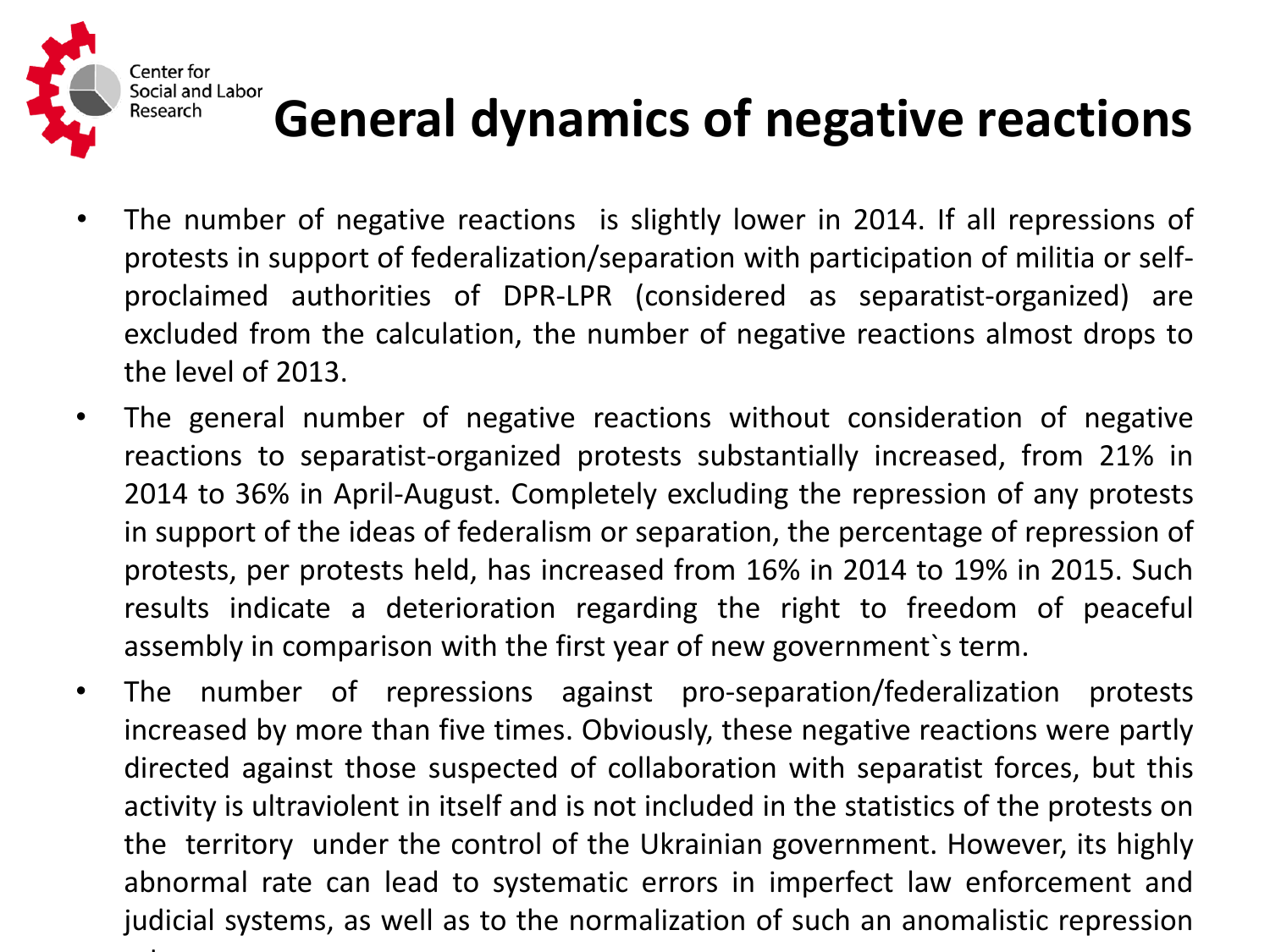

#### **Negative reactions and violence**

| <b>Type of protest</b>                                                                | Number of negative reactions (per 100<br>protest) |      |                      |      | <b>Quantity of violent protests</b> |                      |  |
|---------------------------------------------------------------------------------------|---------------------------------------------------|------|----------------------|------|-------------------------------------|----------------------|--|
|                                                                                       | 2013                                              | 2014 | April-August<br>2015 | 2013 | 2014                                | April-August<br>2015 |  |
| All protests                                                                          | 20                                                | 26   | 52                   | 7%   | 19%                                 | 17%                  |  |
| <b>Protests without</b><br>pro-separation<br>events and<br>militants<br>participation | N.a.                                              | 21   | 36                   | N.a. | 16%                                 | 17%                  |  |
| <b>Protests without</b><br>pro-separation<br>events                                   | N.a.                                              | 16   | 19                   | N.a. | 14%                                 | 15%                  |  |
| <b>Pro-separation</b>                                                                 | N.a.                                              | 97   | 568                  | N.a. | 52%                                 | 57%                  |  |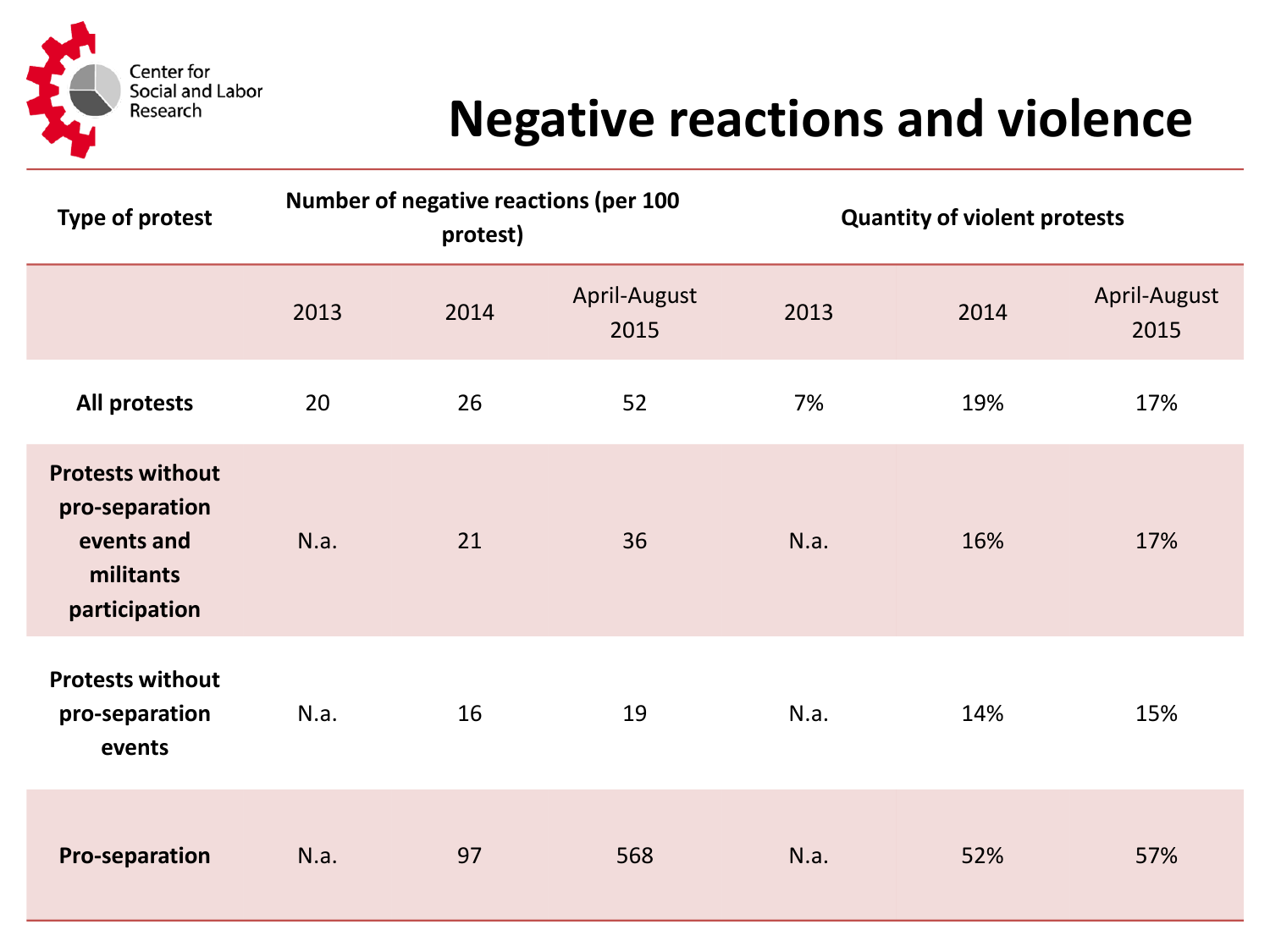

#### **Negative reactions and violence**

| <b>Issue</b>                            | <b>Number of negative reactions (per 100</b><br>protest) |      |                      |      | <b>Quantity of violent protests</b> |                      |  |
|-----------------------------------------|----------------------------------------------------------|------|----------------------|------|-------------------------------------|----------------------|--|
|                                         | 2013                                                     | 2014 | April-August<br>2015 | 2013 | 2014                                | April-August<br>2015 |  |
| <b>Only socio-</b><br>economic protests | 11                                                       | 9    | 15                   | 6%   | 6%                                  | 8%                   |  |
| <b>Only civil rights</b><br>protests    | 17                                                       | 12   | 25                   | 4%   | 10%                                 | 8%                   |  |
| <b>Only ideological</b><br>protests     | 28                                                       | 13   | 26                   | 15%  | 22%                                 | 33%                  |  |
| Anti-communism<br>protests              | 39                                                       | 15   | 25                   | 33%  | 64%                                 | 59%                  |  |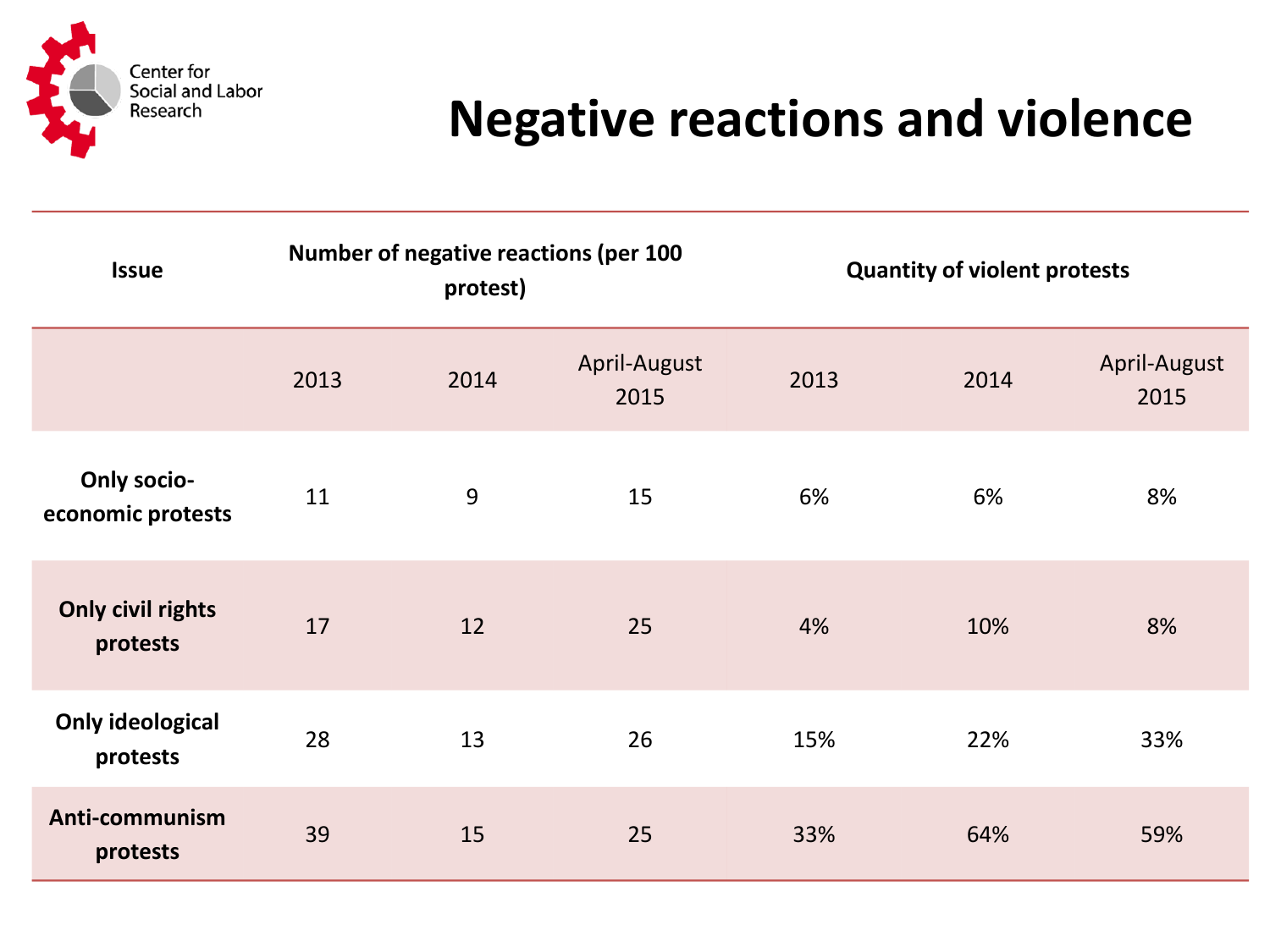

#### **Negative reactions and violence**

| <b>Issue</b>                                                                | Number of negative reactions (per 100<br>protest) |      |                      |      | <b>Quantity of violent protests</b> |                      |  |
|-----------------------------------------------------------------------------|---------------------------------------------------|------|----------------------|------|-------------------------------------|----------------------|--|
|                                                                             | 2013                                              | 2014 | April-August<br>2015 | 2013 | 2014                                | April-August<br>2015 |  |
| <b>Only socio-</b><br>economic<br>protests                                  | 11                                                | 9    | 15                   | 6%   | 6%                                  | 8%                   |  |
| <b>Protests with</b><br>both socio-<br>economic and<br>political<br>demands | 14                                                | 11   | 22                   | 2%   | 4%                                  | 5%                   |  |
| Only civil rights<br>protests                                               | 17                                                | 12   | 25                   | 4%   | 10%                                 | 8%                   |  |
| <b>Protests with</b><br>both civil rights<br>and political<br>demands       | 20                                                | 13   | 16                   | 1%   | 7%                                  | 3%                   |  |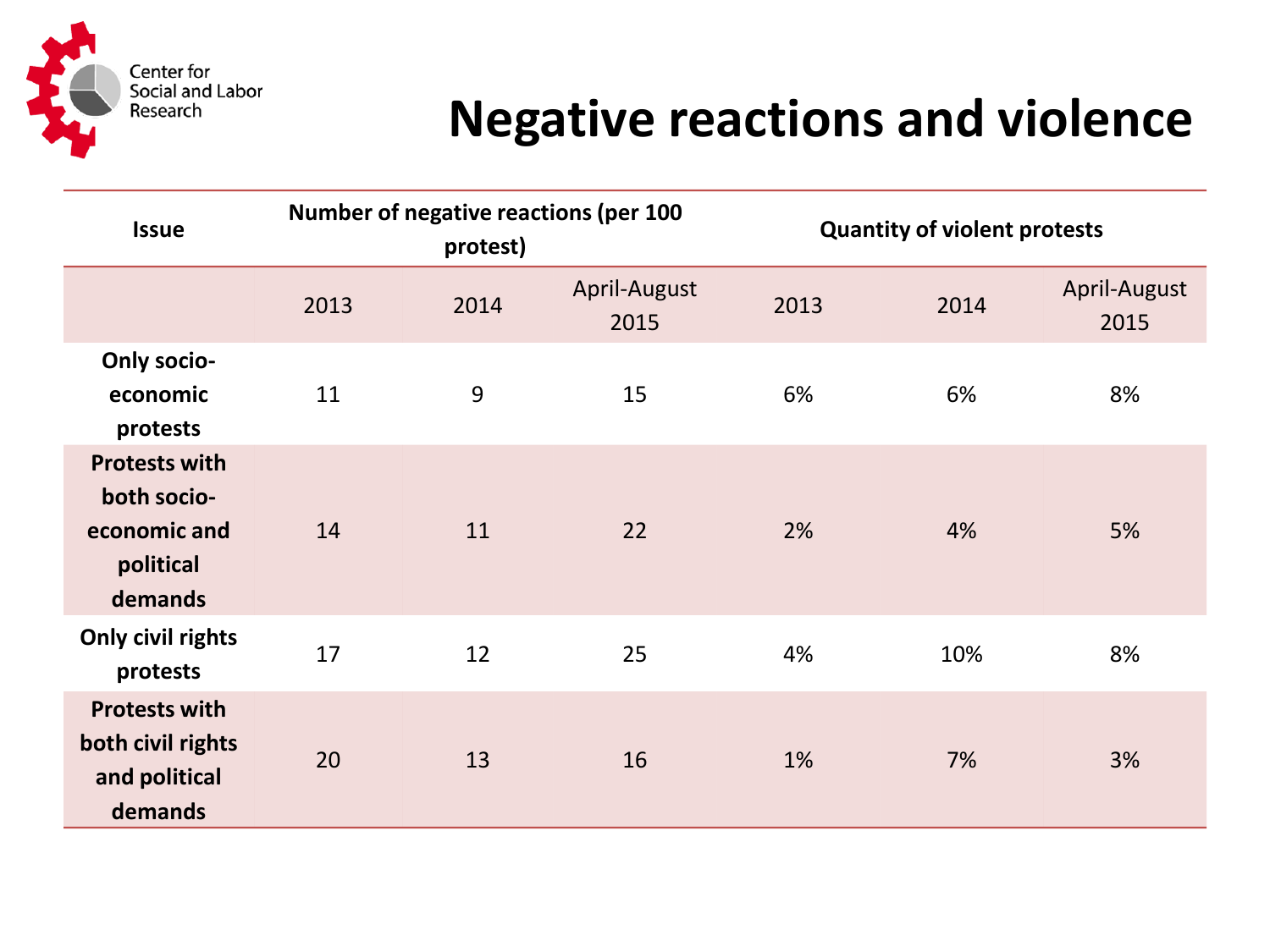

#### **Selectivity of negative reactions**

- There are also other disturbing trends. The rate of negative reactions against the protests which raise only socio-economic issues dropped to 9% in 2014 but increased again to 15% in April-August 2015, surpassing the last year of Viktor Yanukovych (11%). The level of negative reactions against politicized socioeconomic protests increased by half - 22% in April-August 2015, compared to 11% in 2014, and such a result is significantly higher than in 2013 (13%).
- Similarly, compared to the previous year, the level of negative reactions against civil rights protests increased by half, from 12% to 25%, and this is also higher than in the pre-Maidan period of Yanukovych (17%). The politicization of protests in defense of civil rights is also exposed to a higher level of negative responses (16 %) than in 2014 (13% ), although it remains lower than in 2013.
- At the same time, the level of violence in the previously mentioned categories of protests remained relatively low. For example, exclusively ideological protests, one third of which turn violent, are repressed as often as civil rights protests, although the level of violence in the latter case in April-August 2015 was only 8%. Anticommunist protests, almost 60% of which turn violent (although directed mainly against property), met with negative reactions with the same frequency.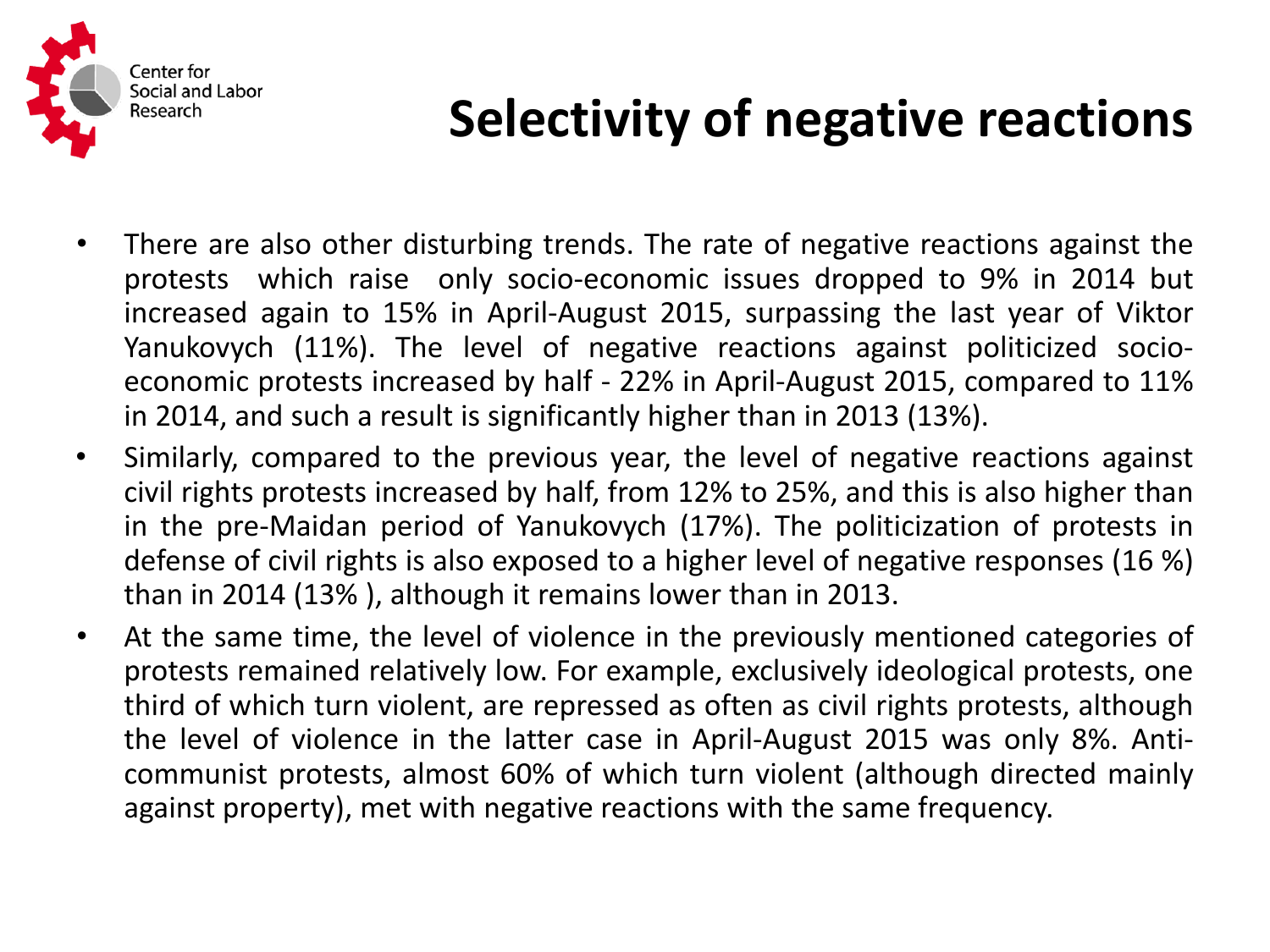

## **The most common legal negative reactions (per 100 protests\*)**



\*Without protests in support of federalization/separatism, participation of militia, non-authorized military formations, self-proclaimed authorities of DPR-LPR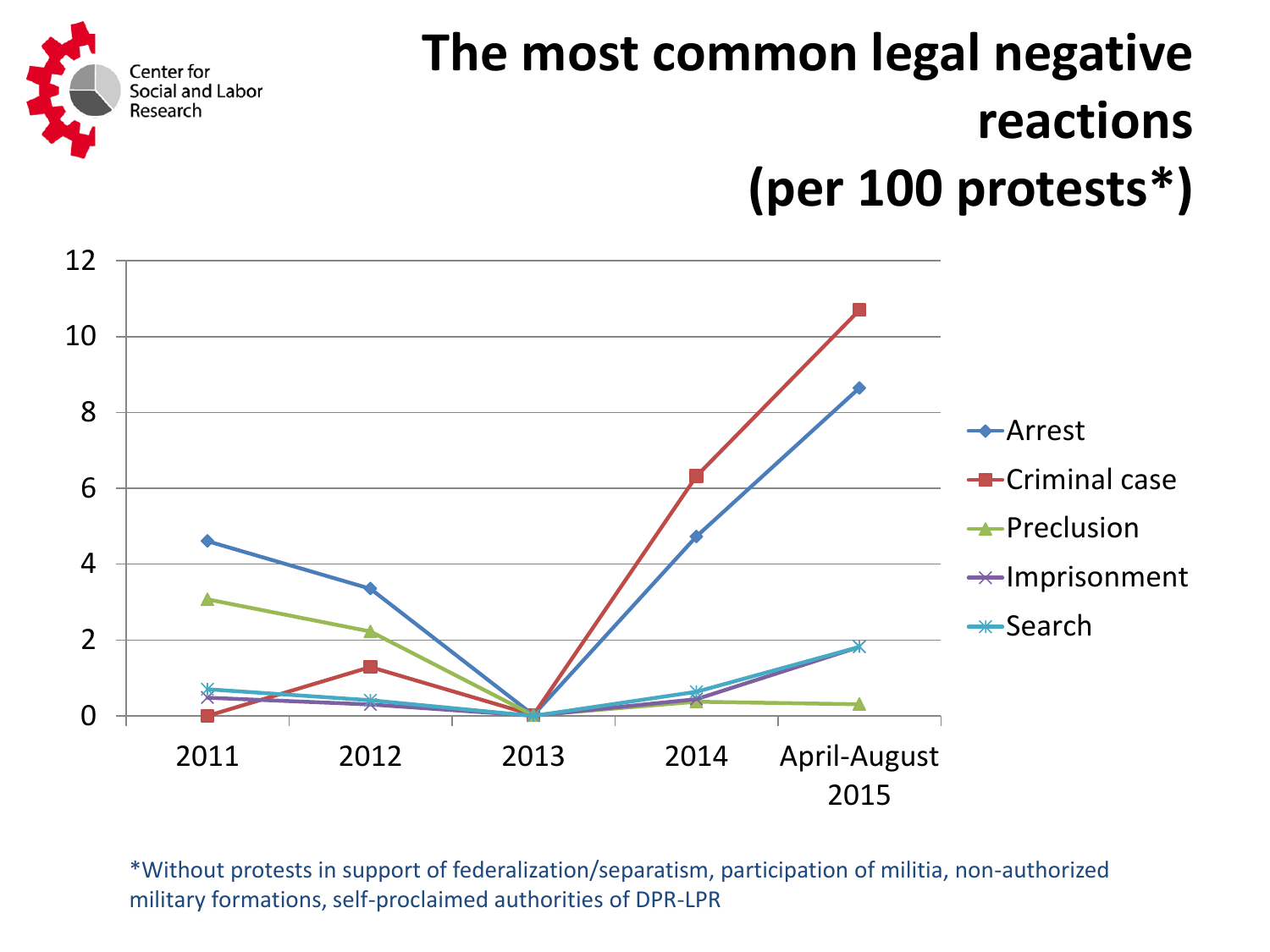#### **The most common coercive negative reactions (per 100 protest \*)**



Center for Social and Labor

Research

\*Without protests in support of federalization/separatism, participation of militia, non-authorized military formations, self-proclaimed authorities of DPR-LPR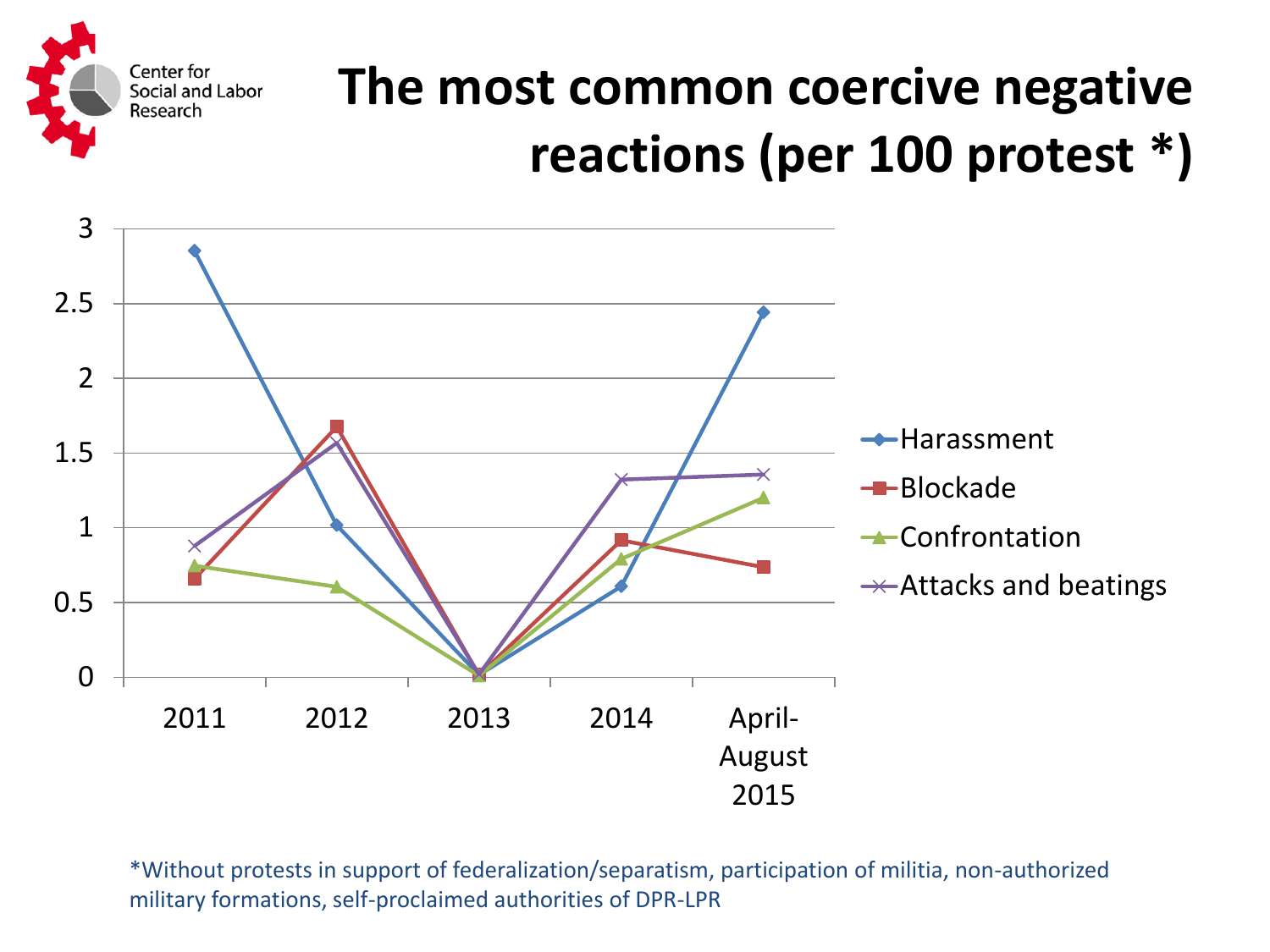

### **Form of negative reactions**

- The most common forms of negative reactions in April-August 2015 were criminal cases and arrests. Third most common – harassment of the protest activists and participants.
- Injunctions against protests, popular during the reign of Yanukovych, were less common.
- In April-August 2015, the number of physical attempts to influence the protesters, such as confrontations, attacks and beatings slightly increased.
- It should be emphasized that the sharp drop in the number of all forms of negative reactions in 2013, which can be seen on the charts, is not associated with a decrease in the absolute number of negative responses, but is due to an unprecedented number of protests that took place this year.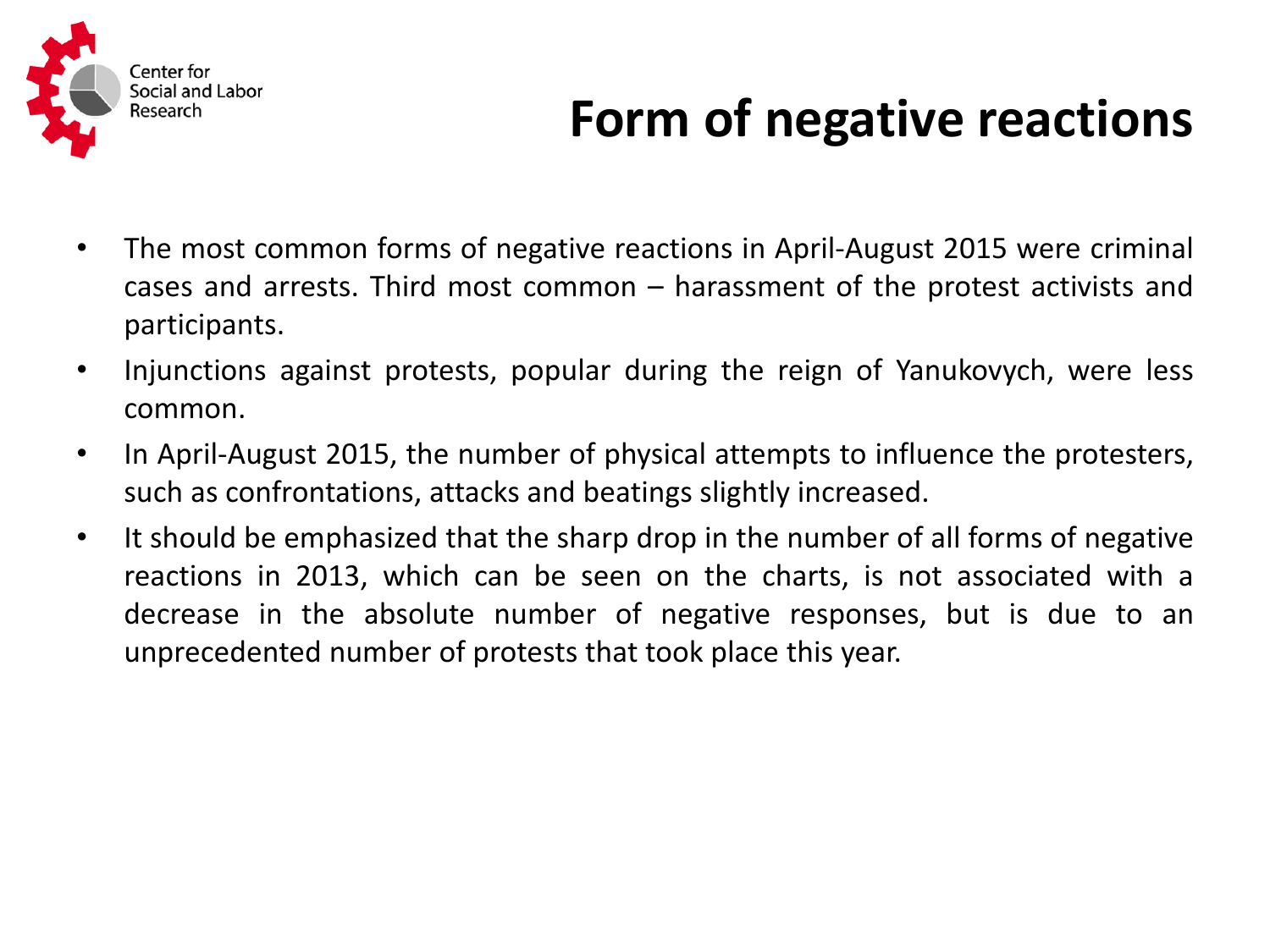

# **METHODOLOGY AND EVENTS TYPOLOGY**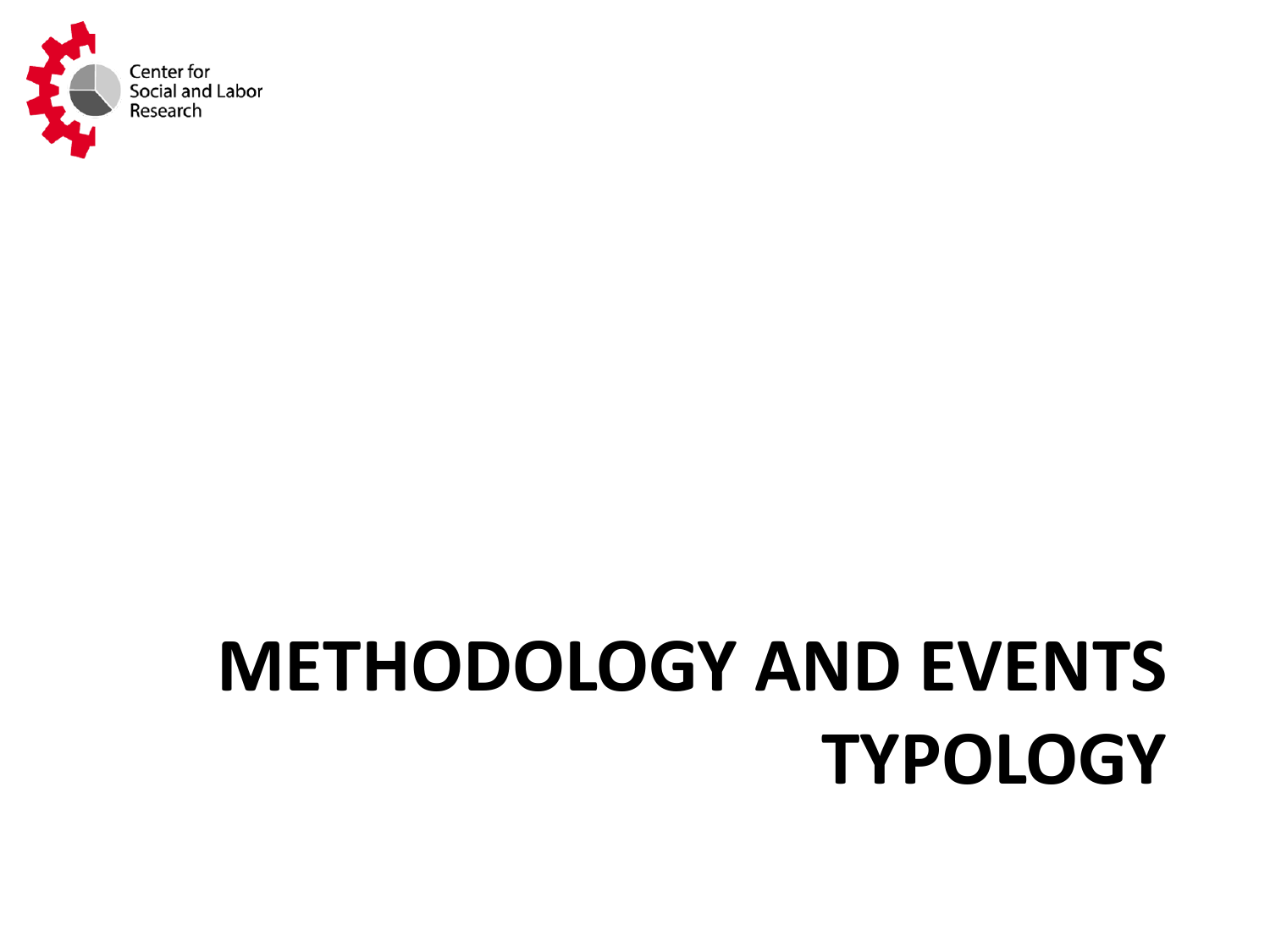

#### **Coding methodology and events typology**

#### **Monitoring sources**

In 2013-2014 protests, repressions and concessions has been coded based on the monitoring of daily news from more than 190 national, regional and activist websites. The full description of the project methodology, coding scheme and the list of monitoring sources are available here [http://cslr.org.ua/ukrainian-protest-and-coercion-data-opis-ta](http://cslr.org.ua/ukrainian-protest-and-coercion-data-opis-ta-metodologiya/metodologiya/)[metodologiya/metodologiya/](http://cslr.org.ua/ukrainian-protest-and-coercion-data-opis-ta-metodologiya/metodologiya/), as well as the databases of coded events and full-text reports for 2013: <http://cslr.org.ua/bazi-protestnih-podiy-ta-povidomlen-2/>

#### **General principles of coding**

- The basic unit of coding *protest event* is defined by the following criteria:
- 1) the presence of political or social demands or criticism;
- 2) it should be an action (i.e. it is not purely verbal) of public character;
- 3) it is made by a group of people or one person that are not part of the central government;
- 4) the settlement on the territory of Ukraine where the event took place and at least the approximate date of the event (up to a month) are known.

In addition to the protests the following types of events are included to the database:

- Positive reactions to the events (concessions) practical actions aimed to fully or partially satisfy the demands of the protestors. Promises to satisfy the demands are not included, but official orders, decrees, commands aimed to satisfy protestor's demands, regardless of whether they were eventually completed or not are included.
- Negative reactions to the protests (repressions) practical actions aimed to prevent or to suppress protest actions, pressure on the protestors, both physical and legal, by the state or non-government organizations-objects of a protest.
- Other repressions (systematic coding started from July 28, 2014) – practical actions of the government or private companies aimed to prevent or suppress critical or opposing sociopolitical activity which does not fit the definition of the protest event.

Every event is coded separately, even if it is connected to the previous one except for some extremely similar typical sequences of events. Only those events are coded which *have already happened* according to mass media reports. However, *unsuccessful attempts of protest events* which were prevented by law-enforcement bodies are coded. The protest activities which were canceled by protestors because of a court order are not included into the database. A multiday event is considered to be a single event regardless of its duration.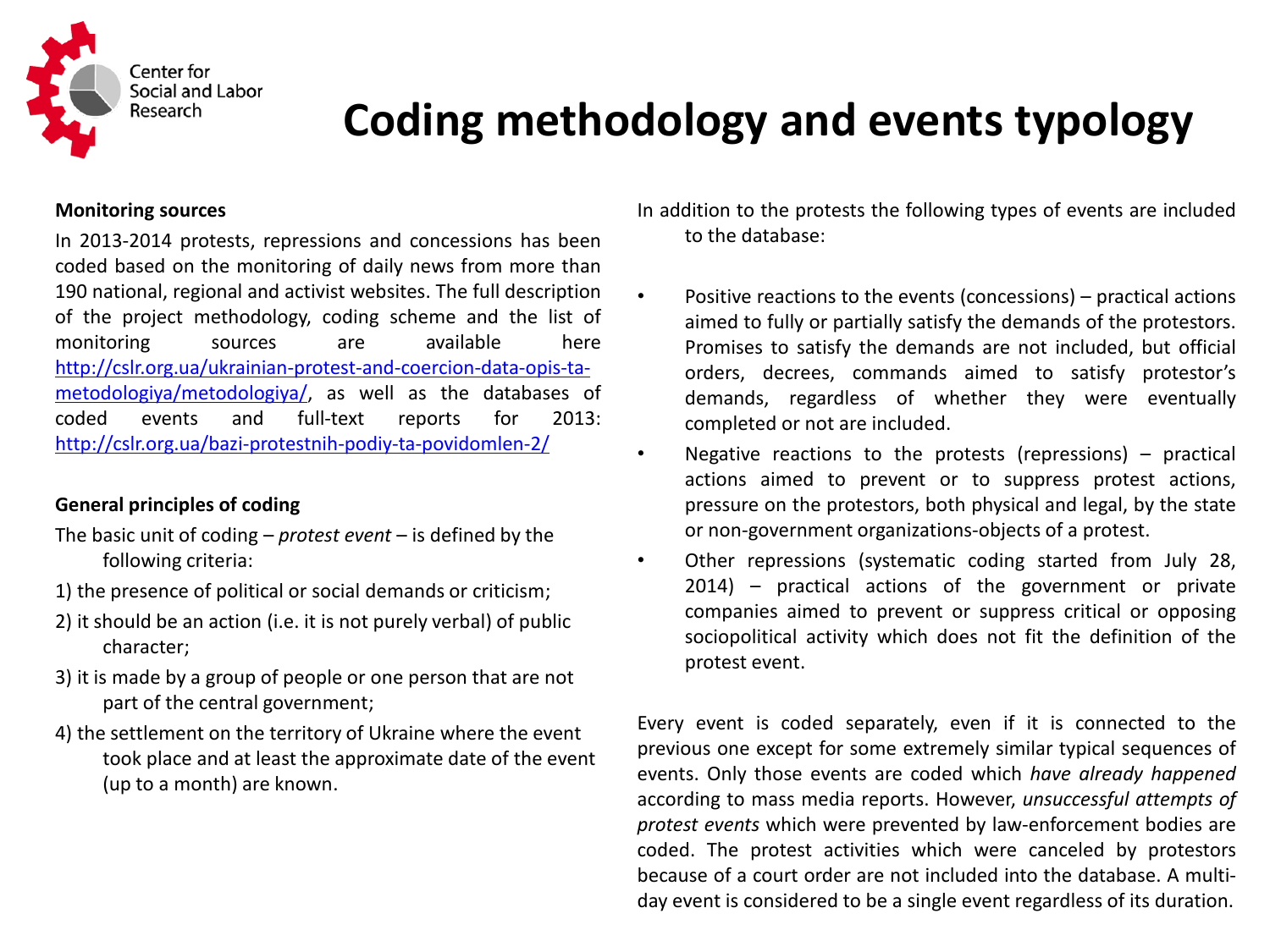

#### **Events typology and a note on the data**

#### **The regions of Ukraine are defined as follows**:

- *Center*: Zhytomyrska, Kyivska, Chernihivska, Sumska, Vinnytska, Cherkaska, Kirovohradska, Poltavska oblasts;
- *Crimea*: Autonomous Republic of Crimea and the city of Sevastopol;
- *Donbass:* Donetska, Luhanska;
- *East*: Kharkivska,, Dnipropetrovska, Zaporizka oblasts;
- *Kyiv*: the city of Kyiv;
- *South*: Odeska, Mykolaivska, Khersonska oblasts;
- *West*: Volynska, Rivnenska, Lvivska, Ternopilska, Ivano-Frankivska, Chernivetska, Zakarpatska.

By the **tactics** we divide protests into three categories:

- *conventional* well-known and commonly accepted forms of protest that do not impose direct pressure on the protest targets, such as pickets, rallies, demonstrations, performances, etc.;
- *confrontational*  protest actions involving direct pressure on the goals of a protest ('direct action') but not yet causing any direct damage for people or property, such as blocking roads, strikes, hunger strikes, etc.;
- *violent*  protest actions with causing (or threat of causing) of direct damage to people or property, such as beating or vandalism.

#### **A note on the data**

The data for 2014 do not include combat actions in the Anti-terrorist operation area. Starting from August 2014, the calculation excludes all events in the districts that are controlled by the separatists. Starting from March 2014 the calculation excludes all events in AR Crimea and Sevastopol.